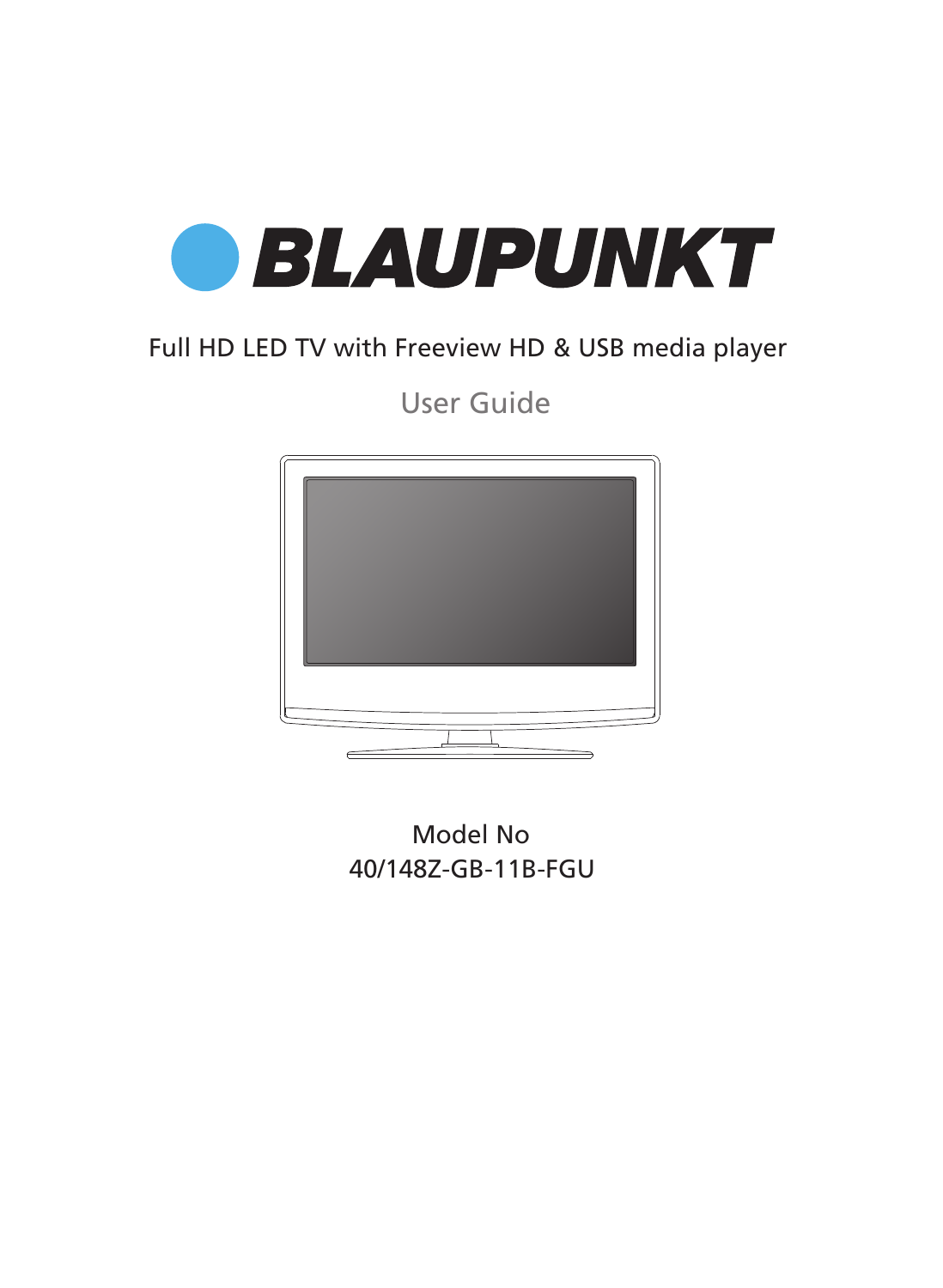### **Important safety instruction**





### **Please read these instructions. All the safety and operating instructions should be read before the appliance is operated.**

#### **Warnings**

Television sets which weigh 20kg or more must be lifted and carried by at least 2 people.

• This television does not contain any parts that are serviceable by the user. In case of a fault, contact the manufacturer or authorised service department. Exposing the internal parts inside the TV may endanger your life. The manufacturers guarantee does not extend to faults caused by repairs carried out by unauthorised third parties.

To prevent spread of fire, keep candles or other open flames away from this product at all times



• To reduce the risk of fire, electric shock or damage to the TV, do not expose it to dust, rain or moisture. Never expose the TV to dripping or splashing and do not place objects filled with liquids on or near the TV. • Do not connect any external devices (DVD player,

games console etc) when the TV is switched on. Disconnect both the TV and device from the mains before connecting. Only switch appliances on when the connection process is complete.

• Do not place the television in a confined space and do not obstruct the ventilation openings at the rear of the television.

• When installing on a wall, ensure the TV is at least 5cm from the wall for ventilation.

• Always ensure that the TV's ventilation openings are not covered with items such as newspapers, tablecloths, curtains, etc.

Dispose of this television and any components including batteries in an environmentally friendly manner. If in doubt, please contact your local authority for details of recycling.

• Ensure this TV is used in moderate climates only.

#### **WARNING: Never place a television set on an unstable location. A television set may fall, causing serious personal injury or death. Many injuries, particularly to children, can be avoided by taking simple precautions such as:**

• Use cabinets or stands recommended by the manufacturer of the television set.

• Only use furniture that can safely support the television set.

• Ensure the television set is not overhanging the edge of the supporting furniture.

• Do not place the television set on tall furniture (for example, cupboards or bookcases) without anchoring both the furniture and the television set to a suitable support.

• Do not place the television set on cloth or other materials that may be located between the television set and supporting furniture.

• Please educate children about the dangers of climbing on furniture to reach the television set or its controls.

• If your existing television set is being retained and relocated, the same considerations as above should be applied.

### **Safety**

• For your safety, this appliance is fitted with a fused 3 pin mains plug. Should the fuse need to be replaced, ensure that any replacement is of the same amperage and approved with the BSI mark.

• Never try and replace the mains plug unless you have adequate qualifications and are legally authorised to do so. In the event that a replacement mains cable is required, contact the manufacturer for a suitable replacement.

Never use the television if it is damaged in any way.

Always place the television on a flat level surface avoiding anywhere which may be subject to strong vibration.

• The ideal distance to watch the television is approximately five times the length of the diagonal measurements of the TV screen.

Ensure the television is not placed on top of the power cable as the weight of the television may damage the cable and cause a safety hazard.

• Never place mobile phones, speakers or any other device which may cause magnetic or radio interference, near the television. If interference is apparent, move the device causing the interference away from the television.

• To disconnect the apparatus from the mains, please use the mains plug located on the underside/rear of the TV.

• Ensure that the mains plug is always easily accessible.

**WARNING: Excessive noise when using earphones and headphones can cause loss of hearing.**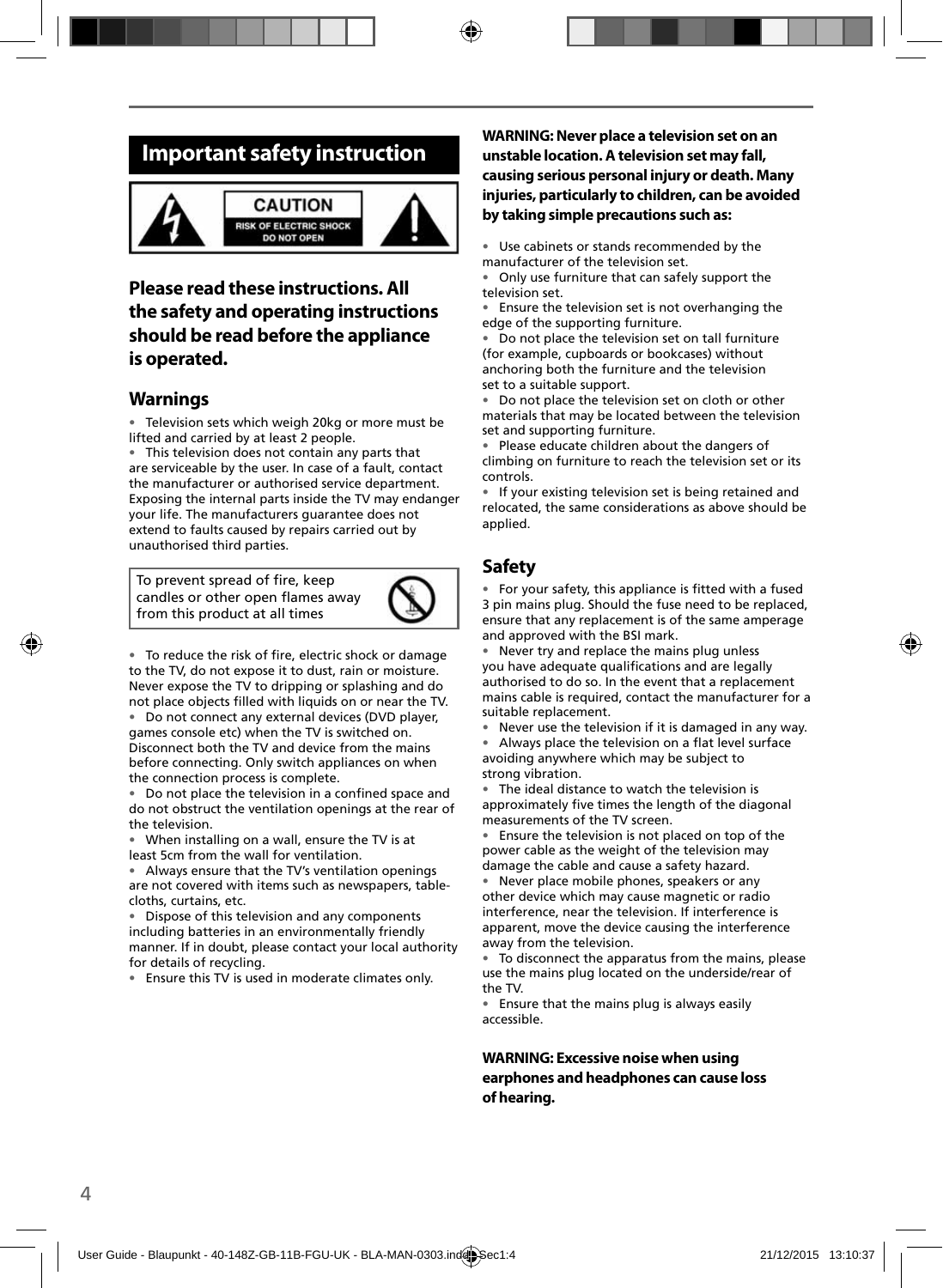## **Important safety instruction**



### **Maintenance**

• To clean your TV, wipe with a soft, dry cloth. If the surfaces are extremely dirty, use a soft cloth dipped in a soap and water solution or a weak detergent solution.

• Never use alcohol, paint thinner or benzene to clean this unit.

• Before using a chemically treated cloth, read the instructions that came with the cloth carefully.

#### **CAUTION: If water or other liquid enters the television through the display panel surface, a malfunction may occur.**



### **Packaging**

The safest way to transport your item is in the original box/packaging - please save your packaging for this.

You will need the original box/packaging in the event of warranty/service repair or support. We are unable to carry out warranty/service if you are unable to package the item correctly.

#### **Important information regarding use of video games, computers, captions or other fi xed image displays**

The extended use of fixed image program material can cause a permanent "shadow image" on the LCD/LED panel, also known as "screen burn".

This "shadow image" can appear in the background during normal viewing. This type of irreversible LCD/LED panel deterioration can be limited by observing the following steps:

1. Reduce the brightness/contrast setting to a minimum suitable viewing level.

2. Do not display the fixed image for extended periods of time.

3. Turn the power off when not in use.

Examples of images that are more likely to cause "screen burn" are as follows (this is not an exhaustive list):

• TV channel logos: e.g. shopping channel logos and pricing displays - especially if they are bright and stationary. Moving or low-contrast graphics are less likely to cause ageing of the screen.

- Time displays.
- Teletext: Do not view a stationary page for a long period of time
- TV/DVD menus: e.g. listings of DVD disc content.

Pause mode: Do not leave the TV in pause mode for long periods of time, e.g. when watching DVDs or videos.

**Important: Once 'shadow image/screen burn' occurs, it will never disappear and is not repairable under warranty.**

### **How do I dispose of this product?**

**UK:** Waste electrical products should not be disposed of with household waste. Please dispose of the product at a designated collection point for recycling of WEEE. For your nearest facilities, please see www.recycle-more.co.uk or in store for details.



**ROI:** Waste electrical products should not be disposed of with household waste. Separate disposal facilities exist. Check with your local authority or retailer for recycling advice.



#### **Batteries**

- Do not expose batteries to high temperatures,
- excessive heat, prolonged sunshine or fire as this may cause leakage, explosion or ignition.

Observe the correct polarity when inserting batteries. • Do not use different types of batteries together or mix old and new batteries.

• Dispose of batteries in an environmentally friendly way.

Certain regions may regulate the disposal of batteries. Please consult your local authority.

### **Trademarks**

#### Homr

The terms HDMI and HDMI High-Definition Multimedia Interface, and the HDMI Logo are trademarks or registered trademarks of HDMI Licensing, LLC in the United States and other countries.

#### **HDTV**

The "HD TV" Logo is a trademark of DIGITALEUROPE.

#### **DVB**

The DVB logo is the registered trademark of the Digital Video Broadcasting (DVB) project.

#### **FREEVIEW HD**

The FREEVIEW words and logos are trade marks of DTV Services LTD. © DTV Services Ltd.

#### **SAORVIEW**

SAORVIEW is a registered trademark owned by RTÉ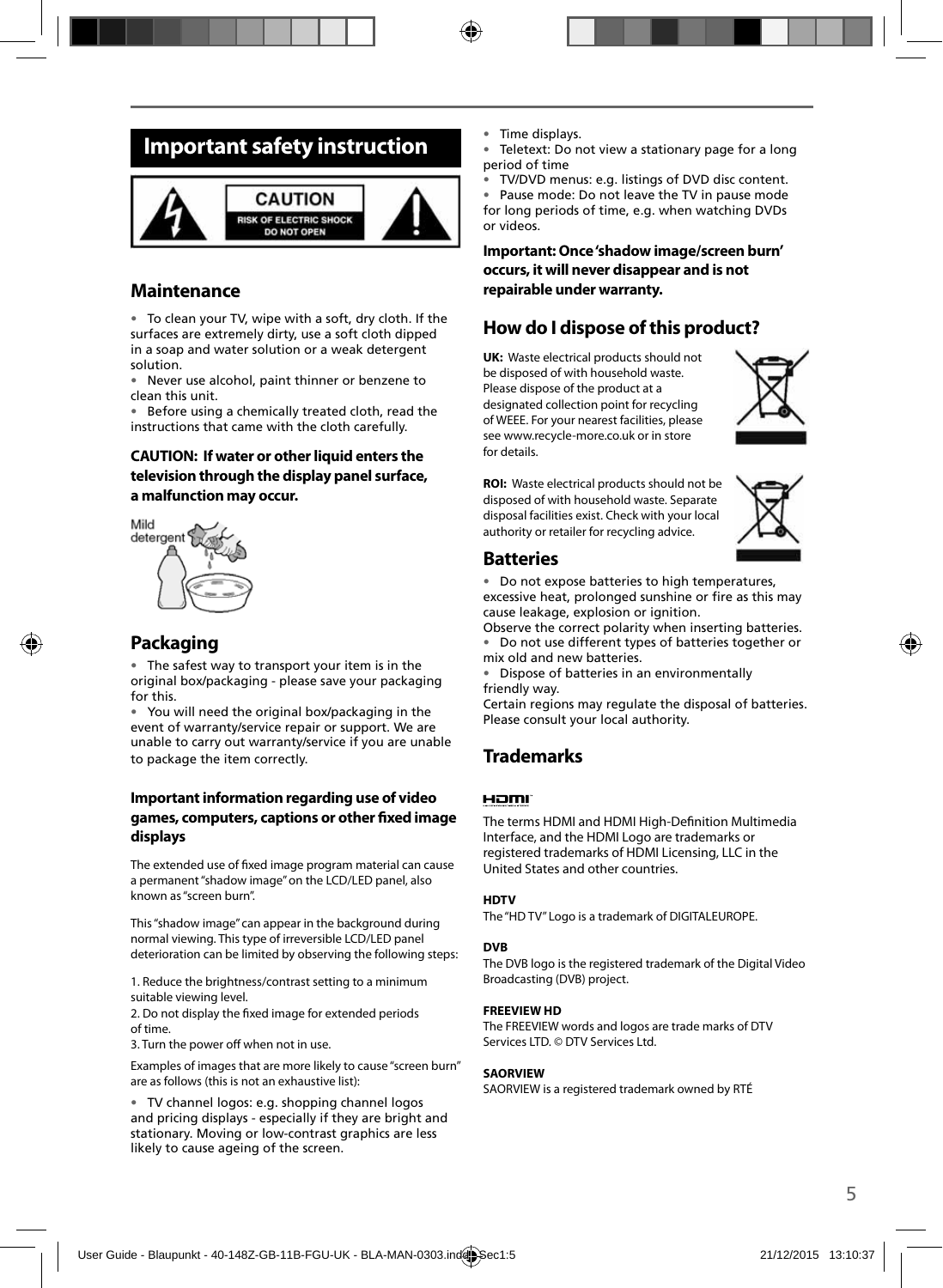# **CONTENTS**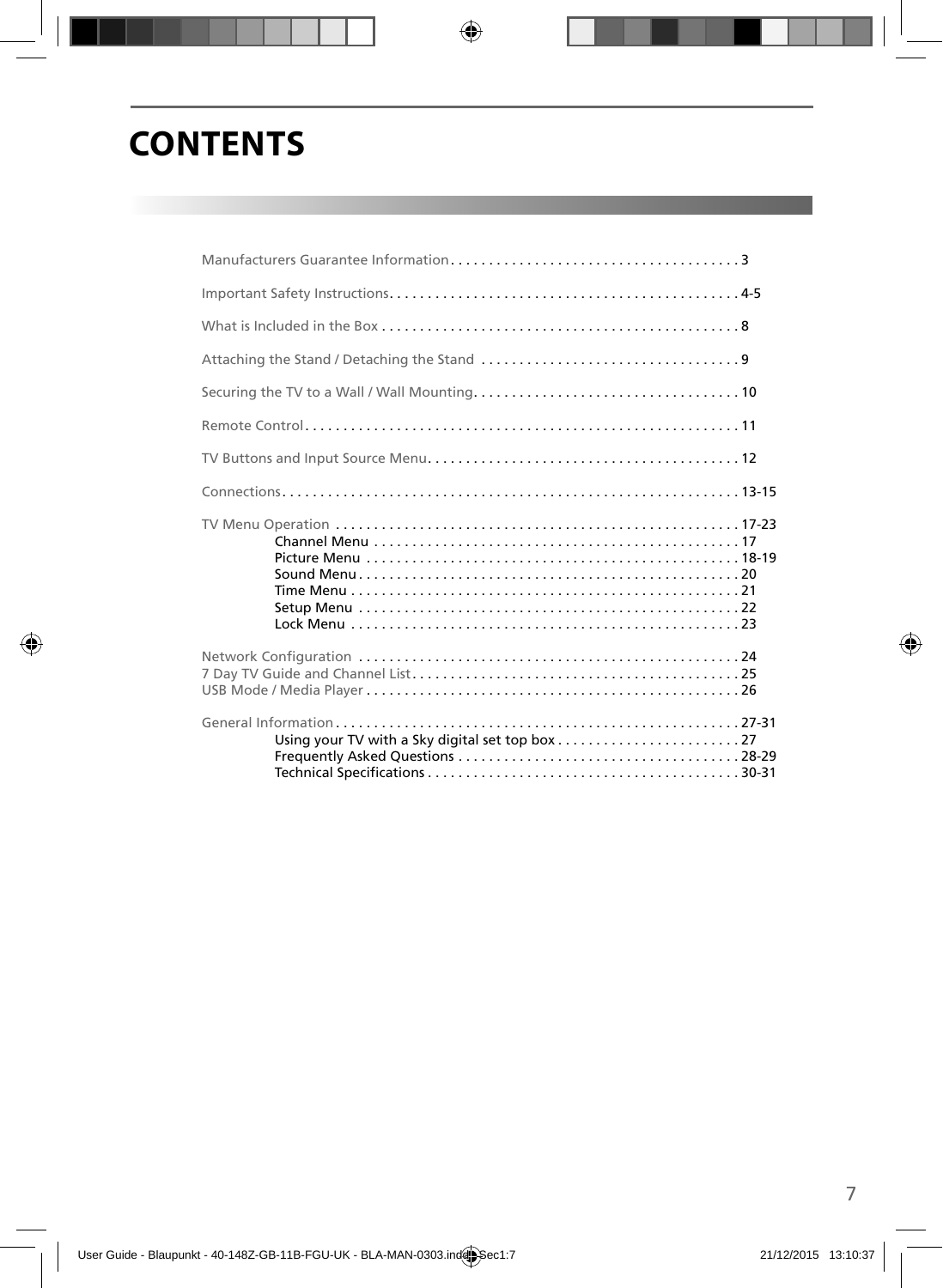## **WHAT IS INCLUDED IN THE BOX**

#### Accessories

Included with this TV are the following accessories

#### 1 x User Guide



#### 1 x Quick Start Guide

Quick Start Guide

#### 1 x TV



1 x RF Cable



#### 1 x Remote Control



#### 2 x AAA Batteries



1 x Mini Component / YPbPr



1 x Mini AV / Composite cable



1 x Stand installation pack



Please save your box/packaging as you will need this in the event of warranty/service repair or support. We are unable to carry out warranty/service if you are unable to package it correctly. The safest way to package your item in the event of warranty/service repair is in it's original box/packaging.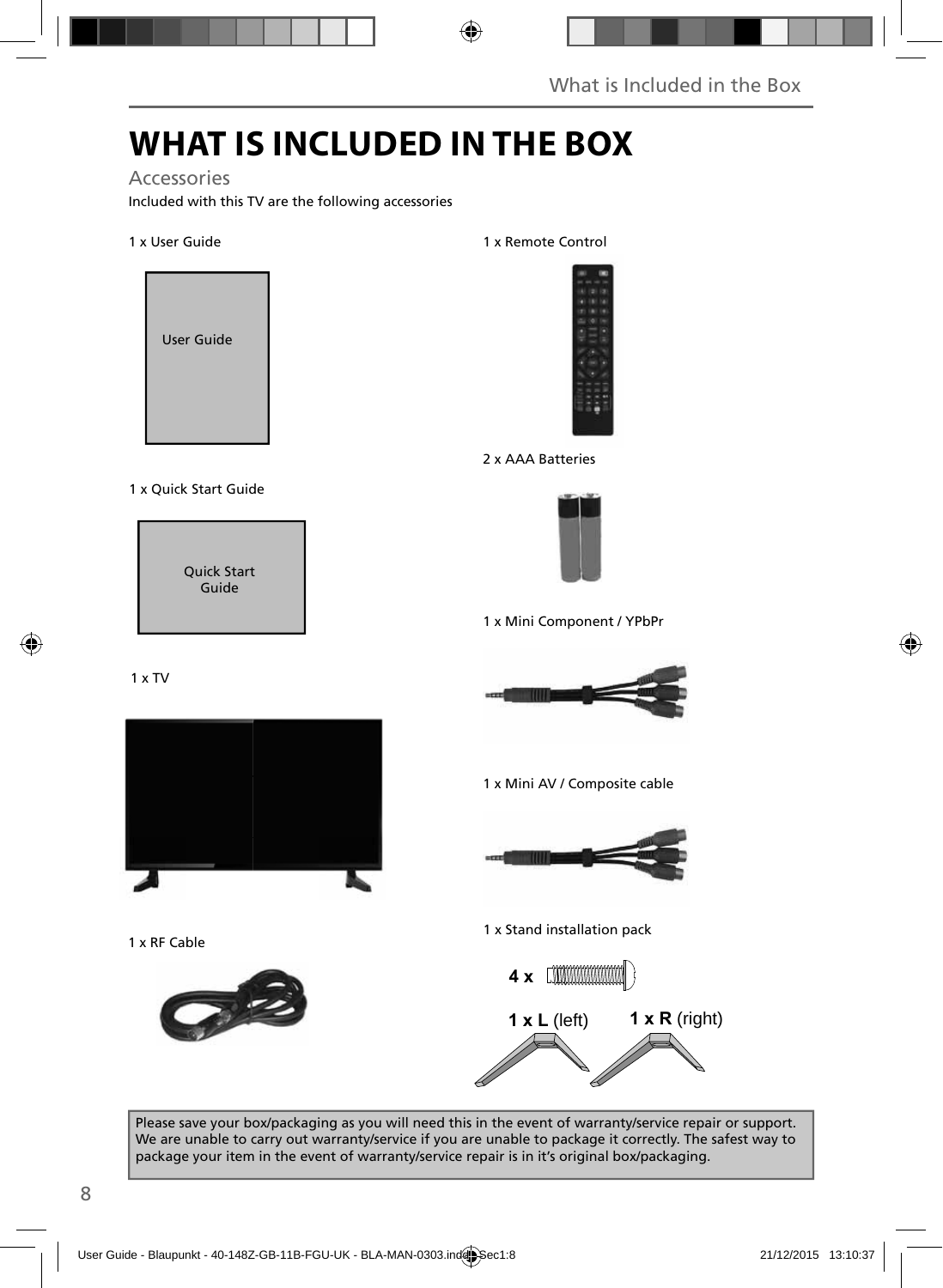# **ATTACHING THE STAND**

Attaching the stand feet

Screws that are included. To complete the stand feet installation you will require a cross head screw driver.

## **4 x**



(fig.1) Place the TV set on a flat and clean surface with the panel facing downwards to avoid damage, then fix the stand feet shown.

(fig.2) When the stand feet are installed correctly the stand feet will be longest at the front of the TV and shortest at the back with the feet pointing away from each other.

(fig.3) When the stand feet are in the correct position, secure the stand feet to the underside of the TV set using the 4 screws provided.

### Detaching the stand

Remove the screws highlighted then remove the stand feet from the underside of the TV set.

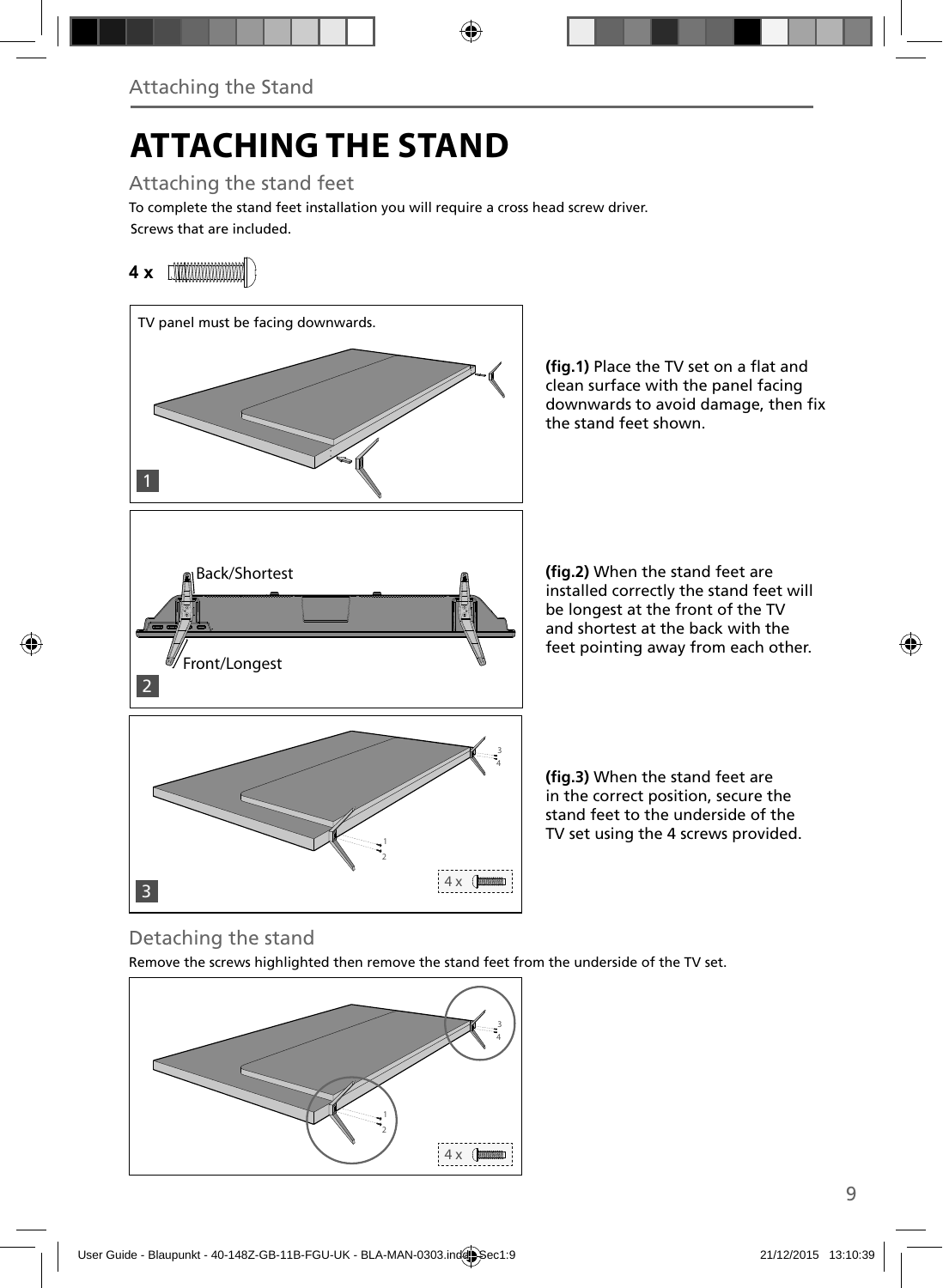## **SECURING THE TV TO A WALL**

### Securing the TV to a wall with anti-tip straps

For maximum security in the home when using a TV with its stand anti-tip straps should be fitted. These are available from supermarket websites and other websites and are an easy, inexpensive and effective way of ensuring your TV stays safely upright. Straps are designed to be attached to the rear of the TV and then tethered to the wall or the furniture the TV is stood on.

#### Note - Please ensure that children do not climb on the TV set.

**A)** Using one or both of the top wall-mounting holes and screws (the screws are already supplied in the wall mounting holes) fasten one end of the fastening cord/s to the TV.



**B)** Secure the other end of the fastening cord/s to your wall. (you will need screws/fixings suitable for your wall type - available separately from most DIY stores).



The Royal Society for the Prevention of Accidents is urging people to take care with flat-screen televisions. RoSPA stated in 2010 that "Toddlers are particularly at risk of pulling flat-screen televisions on to

themselves. They are unsteady on their feet and are attracted by colourful television images." The risk is increased as televisions become lighter.

### Wall Mounting

IMPORTANT - Before drilling any holes in the wall ensure you are not drilling where there could be any electrical wires, water or gas pipes.



1) Remove the four screws highlighted that are supplied in the wall mounting holes.

2) The wall mount can now be easily attached to the mounting holes on the rear of the TV.

For VESA wall mounting information please refer to the Technical Specification page.

For optimum viewing, if wall mounting the TV higher than eye level, the TV should be tilted downwards so that the TV's screen is 'face on'. See fig 1 and 2.



Important – If wall mounting this TV, only use the screws already provided in the wall mounting holes. Using other screws which are longer could cause irreparable damage to internal parts.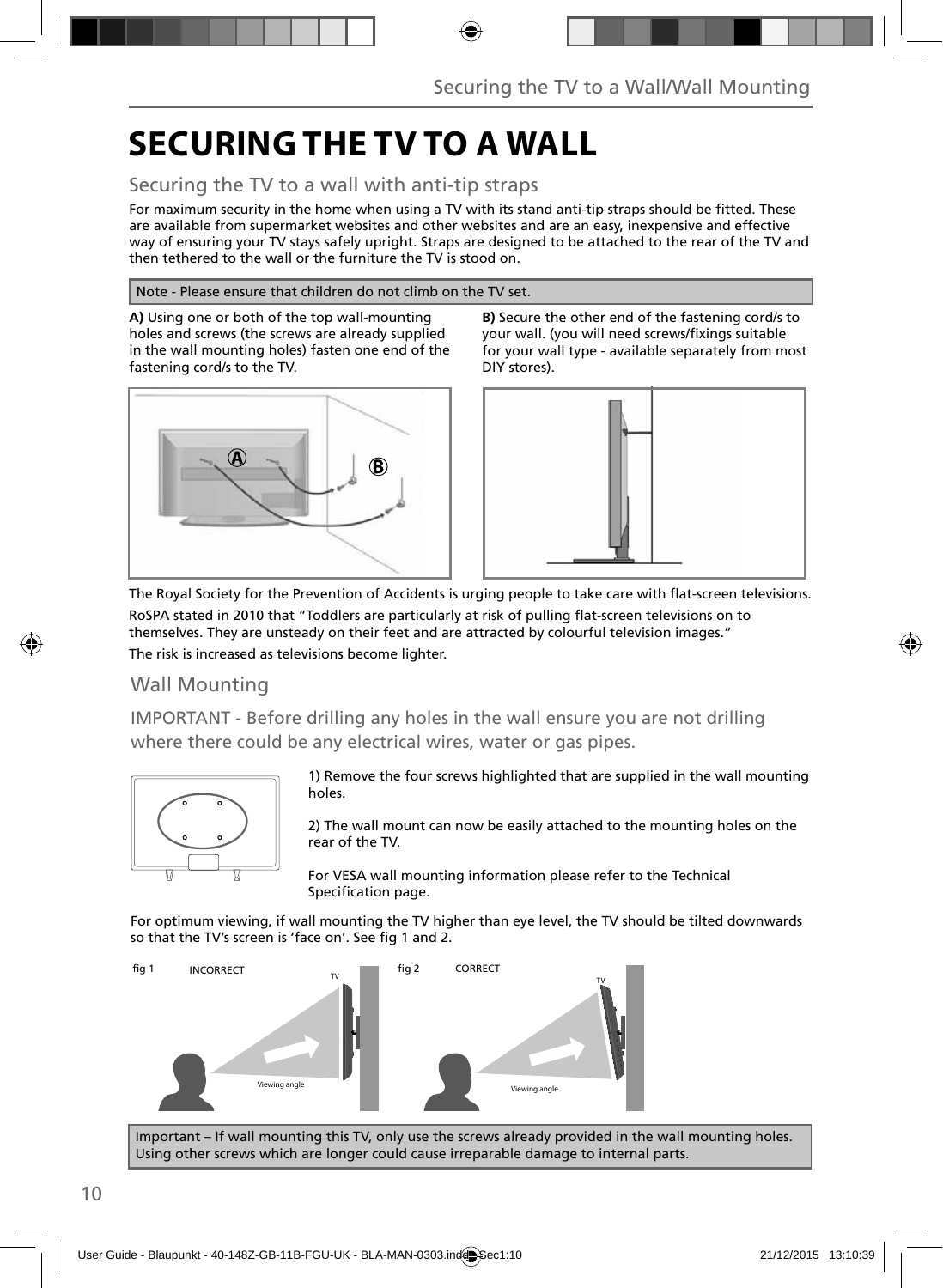## **REMOTE CONTROL**

|                | STANDBY - Switch on TV when in standby or vice versa<br>MUTE - Mute the sound or vice versa                                                                                                                                                                                                                                                                                     |  |
|----------------|---------------------------------------------------------------------------------------------------------------------------------------------------------------------------------------------------------------------------------------------------------------------------------------------------------------------------------------------------------------------------------|--|
|                | DTV - Switch to Freeview source<br>RADIO - Switch to radio whilst in Freeview source                                                                                                                                                                                                                                                                                            |  |
|                | USB - Switch to USB source                                                                                                                                                                                                                                                                                                                                                      |  |
|                | <b>O</b> DVD - Switch to DVD source                                                                                                                                                                                                                                                                                                                                             |  |
| $\mathbf{Z}$   | NUMBER BUTTONS - 0 - 9 to select a TV channel directly.<br>TV GUIDE - Opens the 7 Day TV Guide (Freeview mode)<br>$\mathbb{C}$ - To return to the previous channel viewed                                                                                                                                                                                                       |  |
| 3              | VOL (+/-) - To increase / decrease the sound level<br>P.MODE - Scrolls through picture mode options<br>S.MODE - Scrolls through sound mode options<br>FAV - To display favourites menu<br>$CH (+/-)$ - To increase or decrease the channel being watched<br>MENU - To display OSD menu<br>EXIT - To exit all menus<br>(A/V/4/M/OK) - Allows you to navigate the on-screen menus |  |
|                | and adjust the system settings to your preference                                                                                                                                                                                                                                                                                                                               |  |
|                | SOURCE - To display the input/source menu<br>INFO - Press once for now/next channel information                                                                                                                                                                                                                                                                                 |  |
|                | Press twice for programme information about current<br>programme                                                                                                                                                                                                                                                                                                                |  |
| $\overline{4}$ | ASPECT - To switch the screen between the different picture<br>formats<br>SLEEP - Press repeatedly to cycle through the sleep options<br>AUDIO - To change the audio language (if available)<br>SUBTITLE - To switch the dialoque at the bottom of the screen<br>(on/off)                                                                                                       |  |
|                | TEXT - To enter/exit Text<br>TEXT HOLD - Teletext mode - Hold current page which is<br>displayed (Analogue TV)<br>DISPLAY - To switch off the screen when listening to radio<br>TEXT/DVD ZOOM - Zoom function for Teletext and DVD                                                                                                                                              |  |
|                | DVD MENU/RECORD - Access the DVD root menu and USB<br>record function                                                                                                                                                                                                                                                                                                           |  |
|                | - To restart the current chapter                                                                                                                                                                                                                                                                                                                                                |  |
|                | To advance forward to the next chapter                                                                                                                                                                                                                                                                                                                                          |  |
|                | $\odot$ - To stop the playback/Eject Disc                                                                                                                                                                                                                                                                                                                                       |  |
| య⊚⊡            | (To EJECT the disc press/hold the ■▲ button for 4 seconds)                                                                                                                                                                                                                                                                                                                      |  |
|                | (a) - To play in fast rewind mode<br>- To play in fast forward mode                                                                                                                                                                                                                                                                                                             |  |
|                | - To play/pause                                                                                                                                                                                                                                                                                                                                                                 |  |
|                | OD DVD SETUP/REC LIST - Opens up DVD Menu or Opens the list                                                                                                                                                                                                                                                                                                                     |  |
|                | of what has been previously recorded<br>□ ⊙ ⊙ GOTO - To go to a specific chapter                                                                                                                                                                                                                                                                                                |  |
|                | □ ⊙ D A-B - Press once to set point, press a second time to return<br>to point                                                                                                                                                                                                                                                                                                  |  |
|                | ANGLE - Select different angle of DVD                                                                                                                                                                                                                                                                                                                                           |  |
|                | □ ⊙ > REPEAT - To repeat playback                                                                                                                                                                                                                                                                                                                                               |  |
|                |                                                                                                                                                                                                                                                                                                                                                                                 |  |
|                | For Models with Integrated DVD players                                                                                                                                                                                                                                                                                                                                          |  |
| ' ഗി           |                                                                                                                                                                                                                                                                                                                                                                                 |  |



For Models with PVR Function  $\Rightarrow$ 

For Models with USB Playback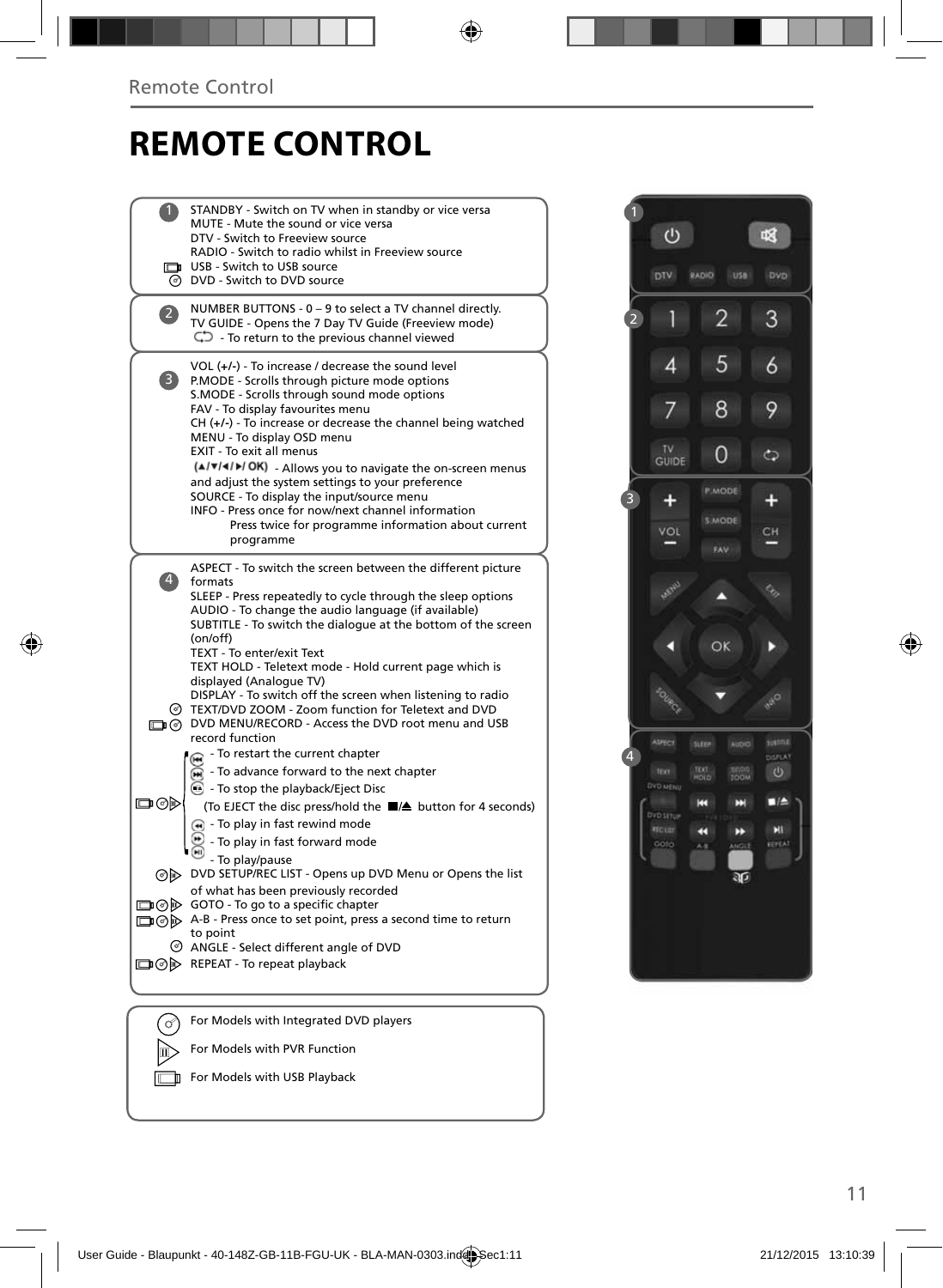## **TV BUTTONS AND INPUT SOURCE MENU**



- Volume down and menu left 6
- Volume up and menu right 7

### Choosing Mode Input/Source

To switch between the different input/ connections.

For further information on input/connections please view 'Connections' pages.

#### A) Using the buttons on the remote control:

1) Press [SOURCE] - The source menu will appear. 2) Press  $[V]$  or  $[\Lambda]$  to select the input you require. 3) Press [OK].

- B) Using the buttons on the Television:
- 1) Press [SOURCE]. 2) Scroll up / down using CH+/ CH- buttons to the input/source you require. 3) Press Vol+ to change input/source to the one selected.



Example of Source menu depending on the TV model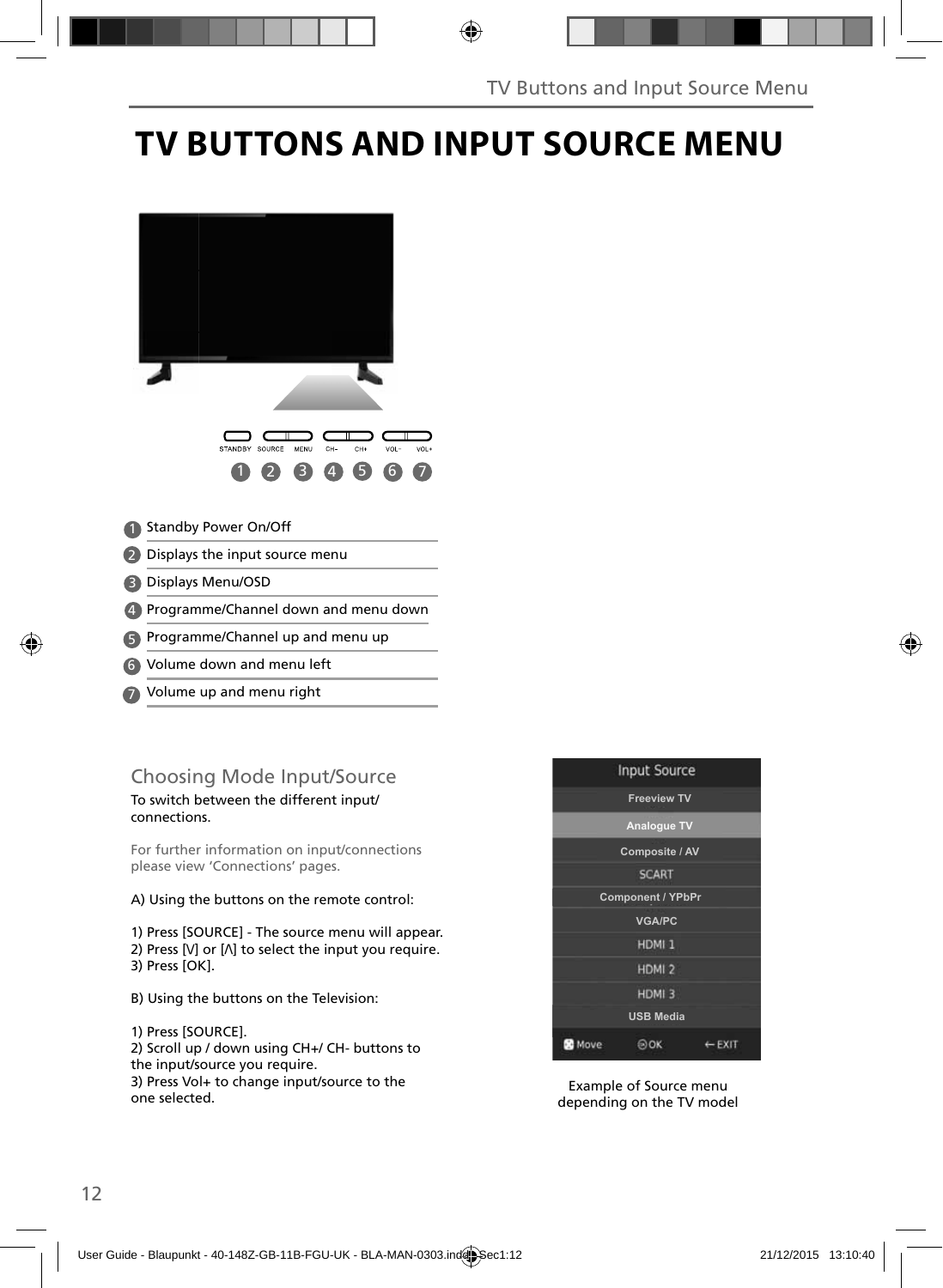# **CONNECTIONS**



| LAN | HDM 1 | HDM <sub>2</sub> | <b>WARRANTI</b><br><b>SCART</b> | ٥<br>VGA/PC(Audio in) | <b>Kitti</b><br>l ©<br>Ю<br><b>VGA/PC IN</b> |
|-----|-------|------------------|---------------------------------|-----------------------|----------------------------------------------|
| А   | B,    |                  |                                 |                       |                                              |

| ര<br>RF IN | HDM 3 | lm<br><b>CI CARD IN</b> | O<br>Y Pb Pr | O<br><b>AVIN</b> | USB | Digital Audio<br>Output | O<br>ค<br><b>EARPHONE</b> |
|------------|-------|-------------------------|--------------|------------------|-----|-------------------------|---------------------------|
| c          | -     |                         |              |                  |     |                         |                           |

| $\blacktriangle$ | LAN*              | Network Connection   | G           | HDMI3         | HDMI input              |
|------------------|-------------------|----------------------|-------------|---------------|-------------------------|
| B                | HDMI <sub>1</sub> | HDMI input           | a           | CI CARD IN    | Common Interface module |
|                  | HDMI <sub>2</sub> | HDMI input           | C           | YPbPr         | HD input (Ypbpr)        |
| D                | <b>SCART</b>      | <b>SCART</b> input   | K           | AV in         | Video Input             |
| ê                | VGA PC Audio In   | 3.5mm PC audio input | Œ           | 2 x USB       | USB port                |
| G                | VGA PC            | VGA-PC input         | M           | Digital Audio | Digital Audio output    |
| G                | <b>RFIN</b>       | RF / TV Aerial Input | $\mathsf N$ | Earphones     | Earphone Input          |

\*The LAN/Ethernet port is used only for Freeview HD/Pay TV services. It is not intended to be used for internet/network use.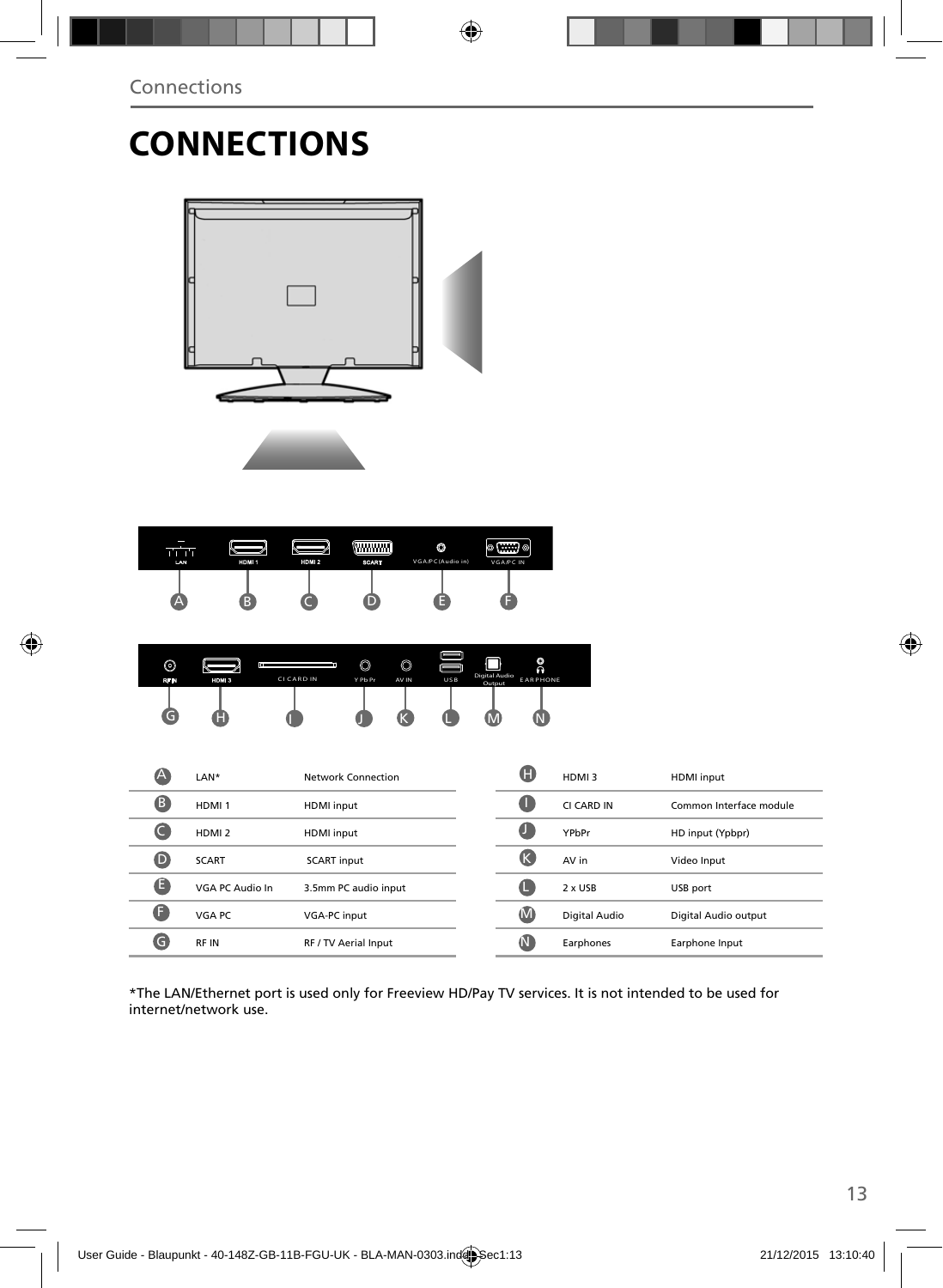# **CONNECTIONS**

Note: Connecting cables are shown for example only and may not be included. Please check 'What Is Included In The Box' page.

### Connecting to a device with Composite AV/Video output

TV Source should be set to Composite/AV



### Connecting to a device with SCART output

TV source should be set to SCART



### Connecting to a device with HDMI output

A HDMI cable can output both video and audio and enables you to enjoy digital-quality video and audio with minimal loss of quality.

TV Source should be set to the corresponding HDMI port (HDMI 1, HDMI 2 etc)



Note: This model TV can not be used as a PC/laptop monitor via the HDMI input. The HDMI Input is provided to view digital content with compatible external devices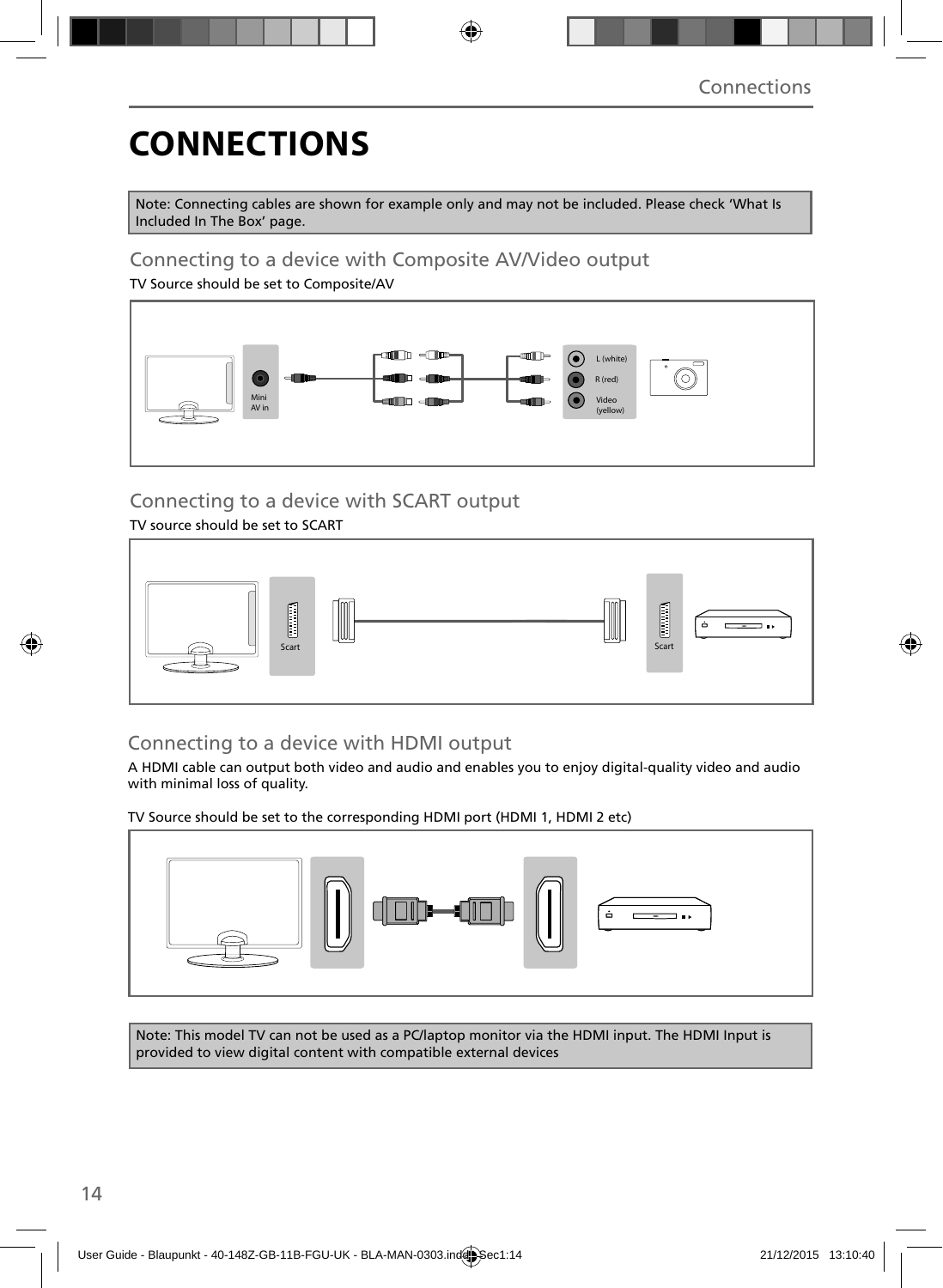# **CONNECTIONS**

### Connecting to a device with Component/YPbPr output

If you are supplied with a cable from the device which has RED, GREEN, BLUE, RED & WHITE connectors you must connect via Component (for picture) and by phono cable (for sound).

TV Source should be set to Component/YPbPr



Connecting to a device with VGA/PC output (Laptop or Desktop Computer) TV Source should be set to VGA/PC



### Connecting to an external audio device (Amplifiers, Surround Sound, Sound Bars etc)

When connecting via the TV's 3.5mm Earphone output, this will disable the TV speakers.

There are two options when connecting a device via the 3.5mm Earphone Output and the Digital Optical Audio Output



Connecting an Ethernet/Network cable

The Ethernet port is used only for Freeview HD services only.

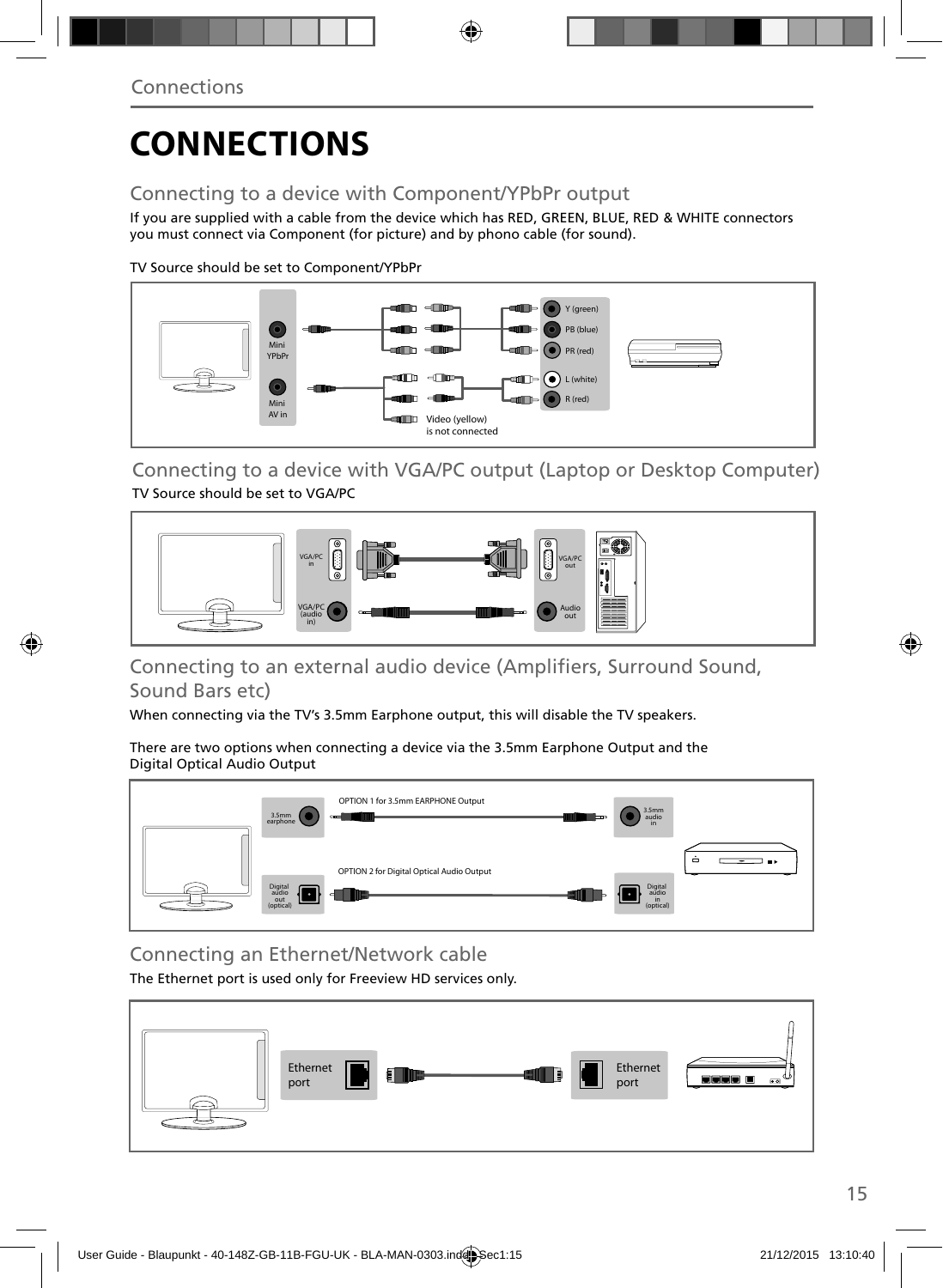## **CHANNEL MENU**





To access this menu, press [MENU] button on the remote control. To select a sub menu press [OK]

If you wish to make changes to any of the default settings, use the scroll  $\Delta \nabla \blacktriangleright$   $\blacktriangleleft$  buttons. To confirm any settings press [OK] button. To exit this menu at anytime, press [EXIT] button.

Auto Tuning - Allows you to retune the television for all digital channels, digital radio stations and

#### analogue devices

Freeview Manual Tuning - Allows you to manually tune your digital signal

Analogue Tuning - Allows you to manually tune your analogue signal

Channel Edit - Allows you to delete, move, skip and favourite channels

| <b>Channel Edit</b> |             |                |
|---------------------|-------------|----------------|
| 1 BBC ONE           |             | <b>LIBRARY</b> |
| 2 BBC TWO           |             |                |
| 3 ITV               |             | 1,0741         |
| 4 Channel 4         |             | <b>LOTAL</b>   |
| 5 Channel 5         |             | 2000           |
| 6 ITV2              |             | 10000          |
| <b>7 BBC THREE</b>  |             | <b>LOTH</b>    |
| 9 BBC FOUR          |             | <b>DV</b>      |
| 10 ITV3             |             | <b>CONTI</b>   |
| 11 PICK             |             | <b>LOTAL</b>   |
| <b>Delete</b>       | <b>Move</b> | <b>Skip</b>    |
| Move<br>00K         | Fay         | Menu           |

Important: To receive Freeview channels, in particular Freeview HD channels, you will need a Digital TV aerial and be in a good Freeview coverage area. You can check coverage for your postcode at www.freeview.co.uk

Please note that any Freeview HD channels found during tuning will be placed in channel positions above 100. For example, 101 (BBC1 HD) 102 (BBC2 HD) etc.

Signal Information - Allows you to view signal frequency, signal quality and signal strength CI Information - Pay per view services require a "smartcard" to be inserted into the TV. If you subscribe to a pay per view service the provider will issue you with a 'CAM' and a "smartcard". The CAM can then be inserted into the COMMON INTERFACE PORT (CI Card In)

Schedule List - Lists your programme reminders

Software Update (OAD) - Switch on/off OAD updates

Tip: If you do not press any buttons for 30 seconds, the menu will automatically exit. You can change the length of time before the menu exits automatically - see 'OSD Timer' in the Time Menu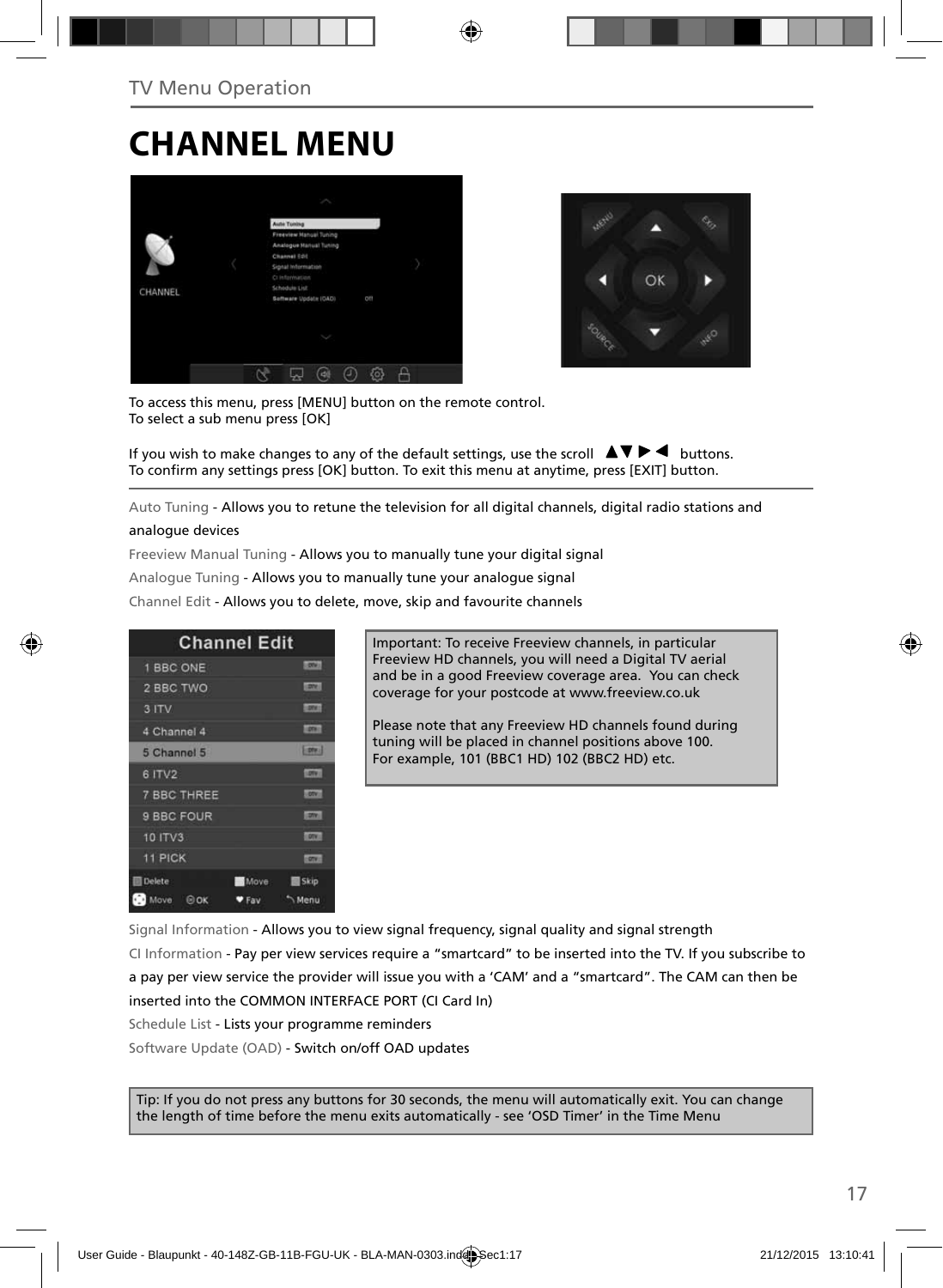## **PICTURE MENU**





To access this menu, press [MENU] button on the remote control and scroll right. To select a sub menu press [OK]

If you wish to make changes to any of the default settings, use the scroll  $\Box \blacktriangledown \blacktriangleright \blacktriangleleft$  buttons. To confirm any settings press [OK] button. To exit this menu at anytime, press [EXIT] button.

| Dynamic                                                             | Recommended settings for fast moving pictures              |
|---------------------------------------------------------------------|------------------------------------------------------------|
| Standard                                                            | <b>Standard settings</b>                                   |
| Mild                                                                | Set to be lighter in colour and less bright                |
| Personal                                                            | Lets you manually alter all the settings                   |
| Power saving mode which reduces the energy used by up to<br>Economy |                                                            |
|                                                                     | 25% (by reducing the power to the LED/LCD panel).          |
|                                                                     | In Economy mode, the TV will switch itself to Standby mode |
|                                                                     | after 3-5 hours in the event that the TV buttons or remote |
|                                                                     | control buttons are not pressed (change the picture mode   |
|                                                                     | to another setting to de-activate this function)           |

**Picture Mode** - Choose from the following presets:

You can make the following adjustments in **Personal** mode:

Contrast - Switch the balance between black and white.

Brightness - Increase or decrease the brightness of the picture.

Colour - Increases the colour from black and white.

Tint - Lets you increase or decrease the level of tint within the picture

(only available in VGA/PC source mode).

Sharpness - Increase or decrease the sharpness of the picture.

**Colour Temperature** Choose from the following presets:

| Normal | Default settings                  |
|--------|-----------------------------------|
| Warm   | Increases red within the picture  |
| Cold   | Increases blue within the picture |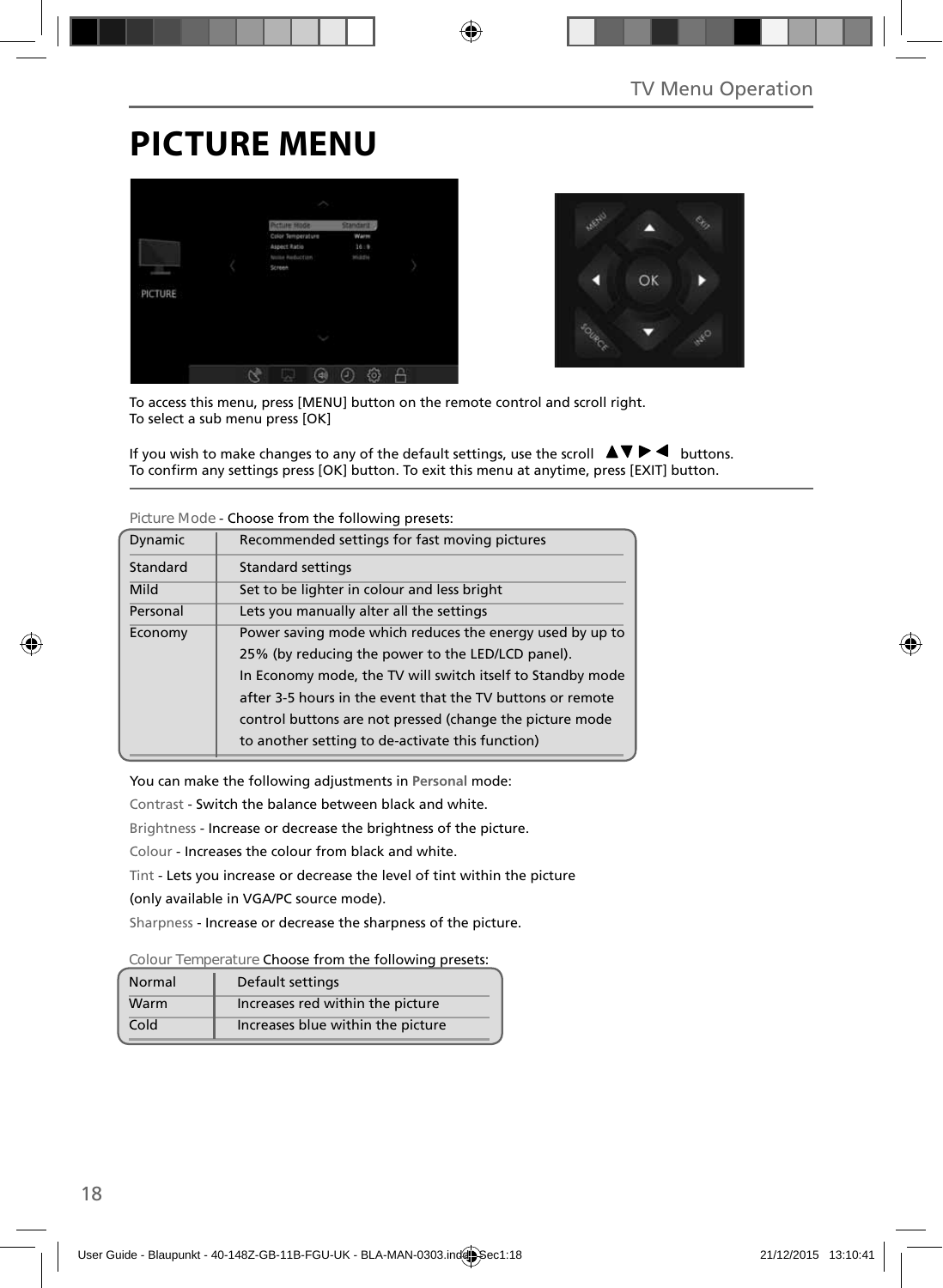# **PICTURE MENU**





To access this menu, press [MENU] button on the remote control and scroll right. To select a sub menu press [OK]

If you wish to make changes to any of the default settings, use the scroll  $\blacktriangle \blacktriangledown \blacktriangleright \blacktriangleleft$  buttons. To confirm any settings press [OK] button. To exit this menu at anytime, press [EXIT] button.

Aspect Ratio - Within the UK the picture format varies depending on the channel/broadcast. There are a

number of different options to best meet your needs

Auto Automatically displays the best picture format. So the picture is in the correct position. May have black lines at the top/bottom and/or sides.

16:9



Fills the screen with a regular 16:9 signal and 4:3 picture format will be stretched to fill the screen

#### Point2Point

Will display the picture in its original resolution without any change. Only available when the TV source is set to HDMI.

Zoom1 and Zoom2



The picture is the correct proportion but zoomed in to fill the screen



picture in its original size. Side bars are shown to fill the 16:9 screen

**Noise Reduction** - Choose from the following presets:

| Off    | Turns noise reduction off  |  |
|--------|----------------------------|--|
| Low    | Minor system adjustment    |  |
| Middle | Medium system adjustments  |  |
| High   | Maximum system adjustments |  |
|        |                            |  |

**Screen - Allows you to adjust screen settings when TV is used a PC monitor and the TV is set to the VGA/PC source.**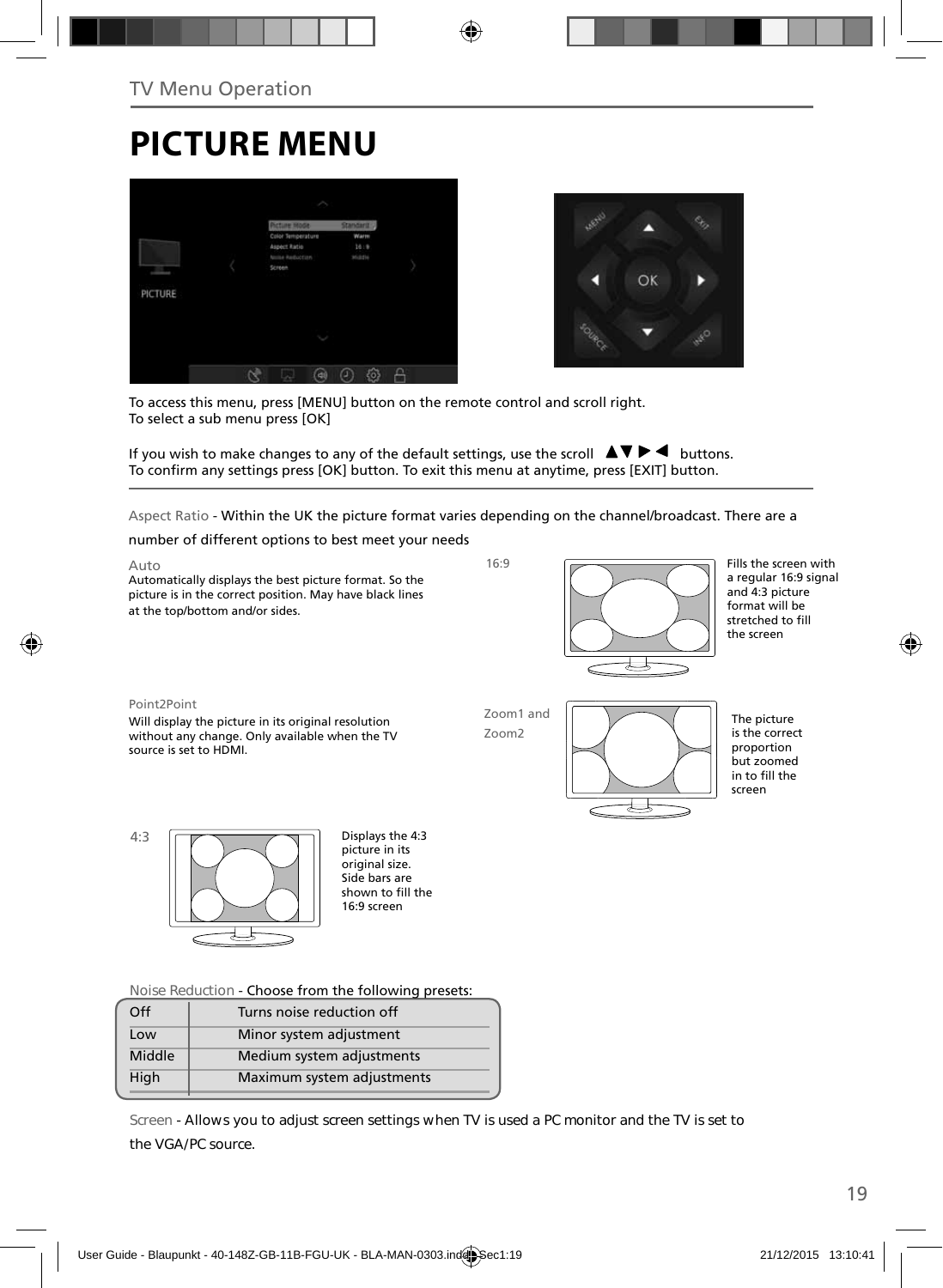## **SOUND MENU**





To access this menu, press [MENU] button on the remote control and scroll right. To select a sub menu press [OK]

If you wish to make changes to any of the default settings, use the scroll  $\blacktriangle \blacktriangledown \blacktriangleright \blacktriangleleft$  buttons. To confirm any settings press [OK] button. To exit this menu at anytime, press [EXIT] button.

| Standard      | Default settings                        |
|---------------|-----------------------------------------|
| <b>Music</b>  | Emphasises music over voices            |
| Movie         | Provides live and full sound for movies |
| <b>Sports</b> | Emphasises sound for sports             |
| Personal      | Selects your personal sound settings    |

 **Tip:** Equaliser settings can only be adjusted when the sound mode 'Personal' is selected.

Balance - To switch the sound between the left and right speakers

Auto Volume Level (AVL) - When 'on' is selected, the volume will attempt to stay at a constant level

regardless of TV programme and advertisements

Surround Sound - Allows you to turn the function On or Off

Audio Description - This allows the user to increase and decrease the AD (Audio Description) volume level.

(Audio Description is a service available on certain programmes. It provides a description of what is

happening during the selected programme for a person who is visually impaired)

Digital Output - This is the digital COAX audio output. Choose from the following options:

| Off        | To turn off Digital Output                                                            |
|------------|---------------------------------------------------------------------------------------|
| Auto       | Selects the best settings automatically                                               |
| <b>PCM</b> | Select this option if you are connecting to a Stereo Hi-fi via coax cable (Pulse-code |
|            | modulation (PCM) is a digital representation of an analogue signal)                   |

Audio Delay - Enables the user to adjust setting to sync picture and audio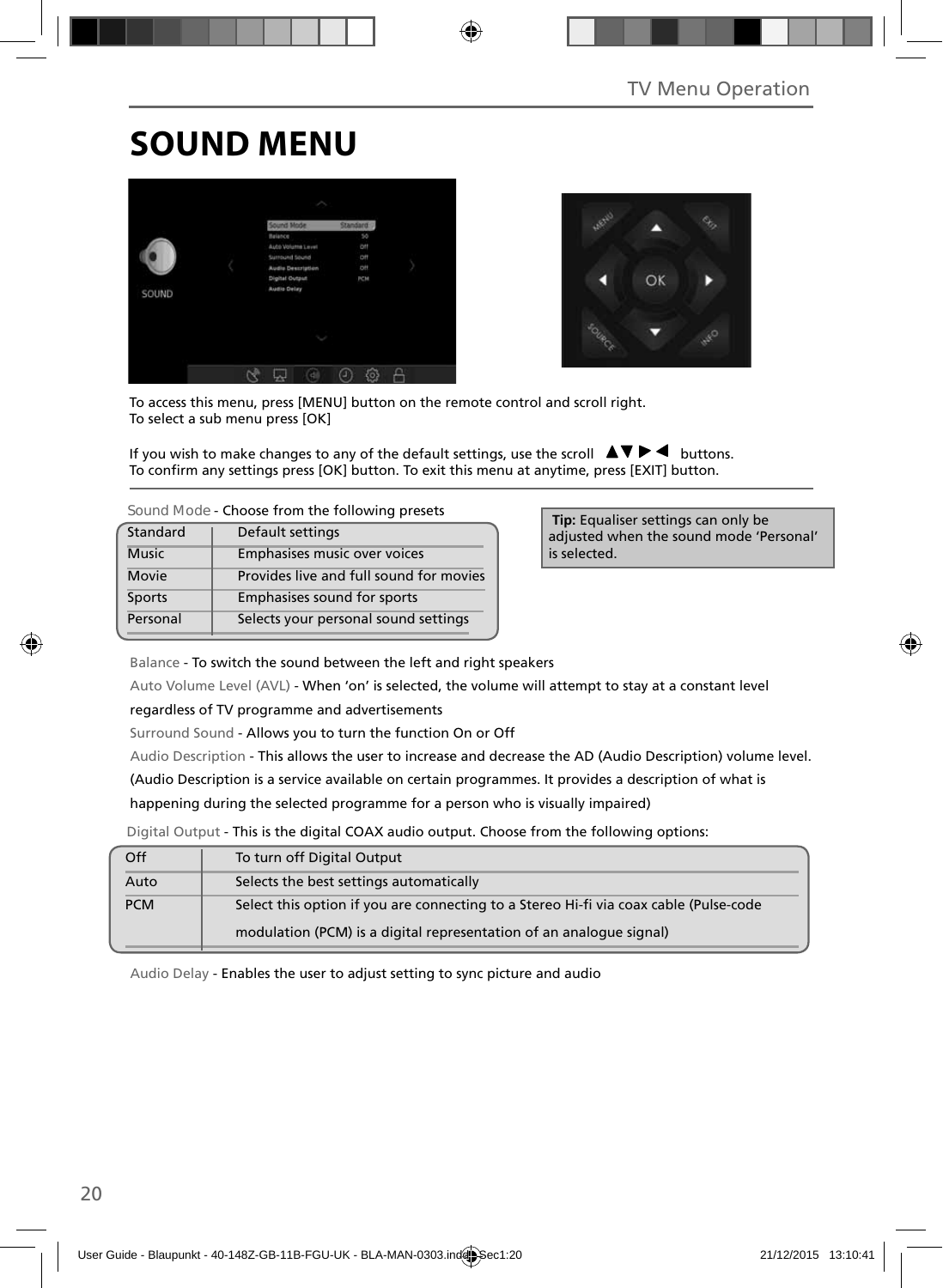## **TIME MENU**





To access this menu, press [MENU] button on the remote control and scroll right. To select a sub menu press [OK]

If you wish to make changes to any of the default settings, use the scroll  $\Box \blacktriangledown \blacktriangleright \blacktriangleleft$  buttons. To confirm any settings press [OK] button. To exit this menu at anytime, press [EXIT] button.

Clock - Shows the date and time

Time Zone - Change your current time zone

Sleep Timer - Lets you set the sleep timer so the television automatically switches off after a set amount of

time. Off -> 10min -> 20min -> 30min -> 60min -> 90min -> 120min -> 180min -> 240min

OSD Timer - Lets you adjust the amount of time the On Screen Menu stays on the screen before

#### disappearing

Auto standby - Set Auto standby between 3 hours, 4 hours and 5 hours ( to turn off this function you must exit Home Mode in the Picture Menu)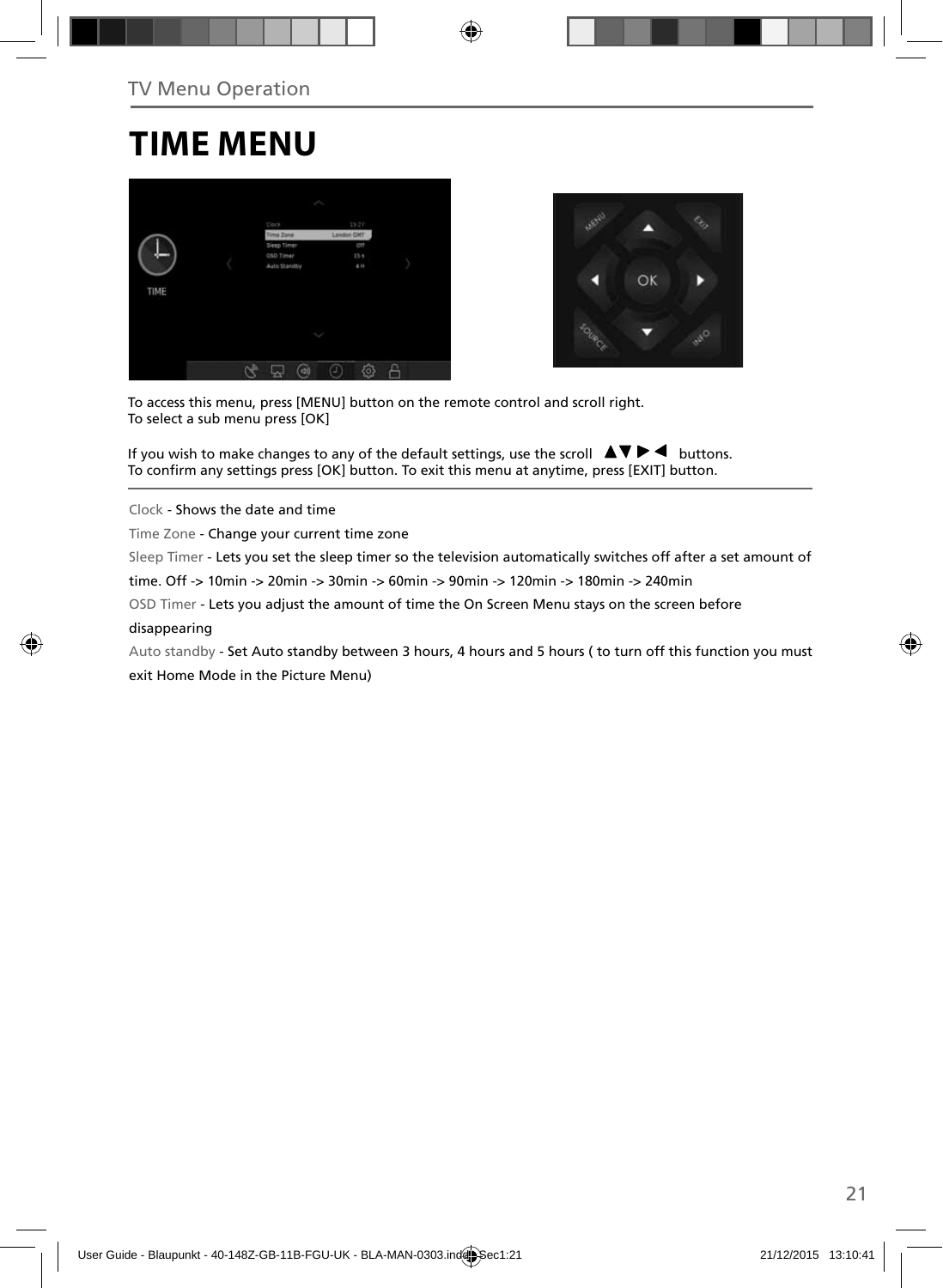## **SETUP MENU**





To access this menu, press [MENU] button on the remote control and scroll right. To select a sub menu press [OK]

If you wish to make changes to any of the default settings, use the scroll  $\Box \Box \blacktriangleright \blacktriangleleft$  buttons. To confirm any settings press [OK] button. To exit this menu at anytime, press [EXIT] button.

Language - Allows you to change the language of the menu

Audio Language - Shows the current audio language

Subtitle Language - Shows the current subtitle language

Hearing Impaired - This allows the user to turn on the Hearing Impaired function, this produces subtitles

on the screen which provide a description of what is happening during the selected program.

Blue Screen - Changes the background when there is no input between clear and a blue background (Only available on some sources)

Network Configuration - Allows you to manually set your network settings on the TV (for more information please see 'Network Configuration' page

First Time Installation - Allows you to access the First Time Installation menu and retune the TV set HDMI CEC (Consumer Electronic Control) - Allows HDMI devices to control each other and allows the user to operate multiple devices with one remote control. (only available with compatible devices) Reset TV - This resets the menus to factory settings and clears all the TV channels from the television. Software Update (USB) - From time to time we may release new firmware to improve the operation of the television (available to download). This menu lets you install the new software/firmware onto the television. Further details of how to do this will be issued with the firmware. Contact the helpline or refer to the 'product support' section of the website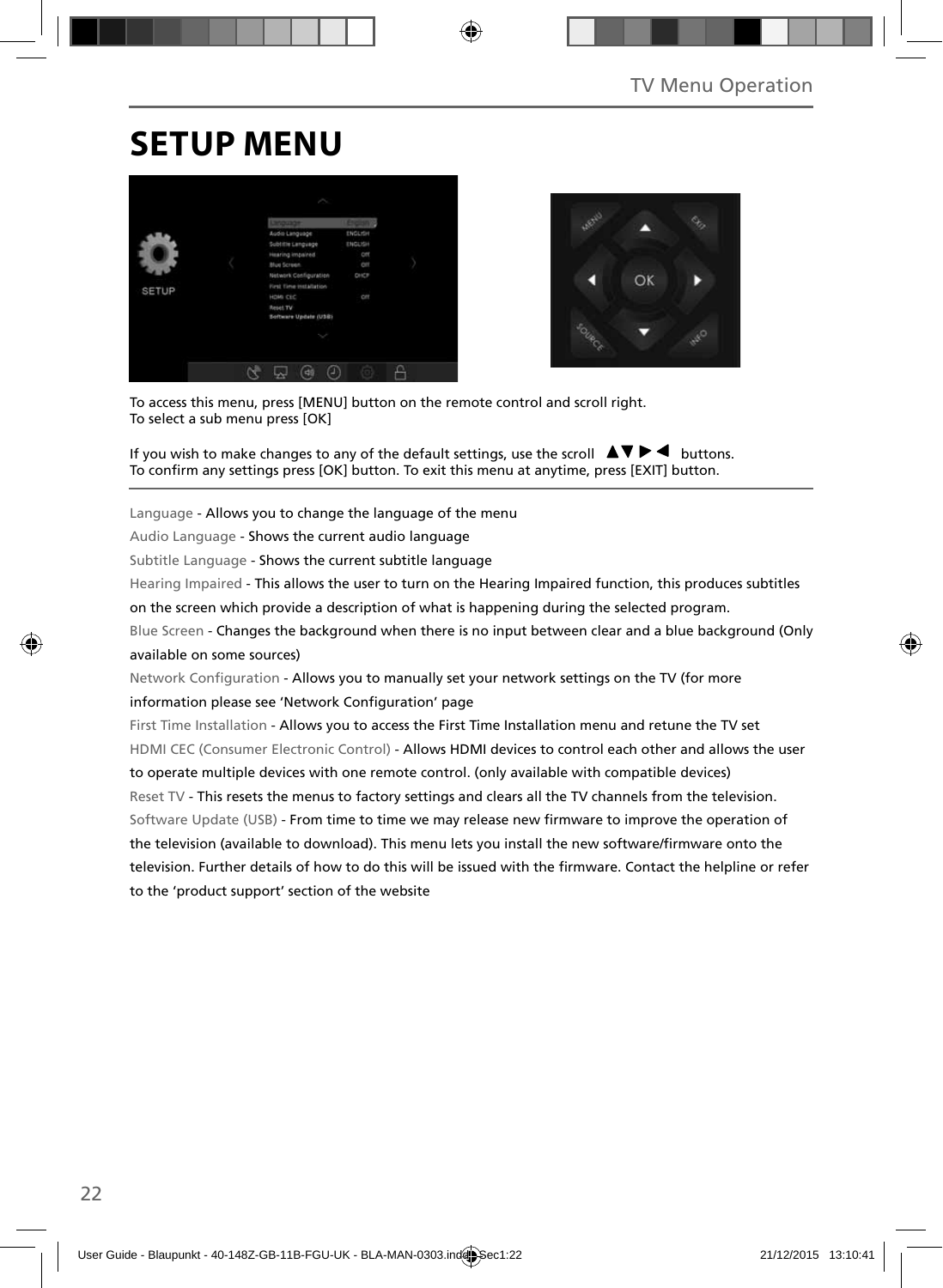## **LOCK MENU**





To access this menu, press [MENU] button on the remote control and scroll right. To select a sub menu press [OK]

If you wish to make changes to any of the default settings, use the scroll  $\Box \blacktriangledown \blacktriangleright \blacktriangleleft$  buttons. To confirm any settings press [OK] button. To exit this menu at anytime, press [EXIT] button.

System/Hotel Lock - Allows you to lock or unlock the menu. You will be asked to enter a 4 digit password

Use the **◄** button to quit the password input or use the **►** button to clear. Default password is 0000

Change Password - Allows you to change the password

Channel Lock - Allows you to lock certain channels manually

Parental Guidance - Allows you to set the rating to block certain content based on age information

TV Button Lock - Allows you to lock the buttons on the side of the TV set

Default Source - Allows the user to set the default source. The default source is the source the TV starts on when first switched on

Default Channel - Allows the user to set a channel as the default channel on the Digital source. The

default channel is the channel the TV starts on when first switched on

Max Volume - Allows you to adjust and set the maximum volume

Source Lock - Allows you to lock the source menu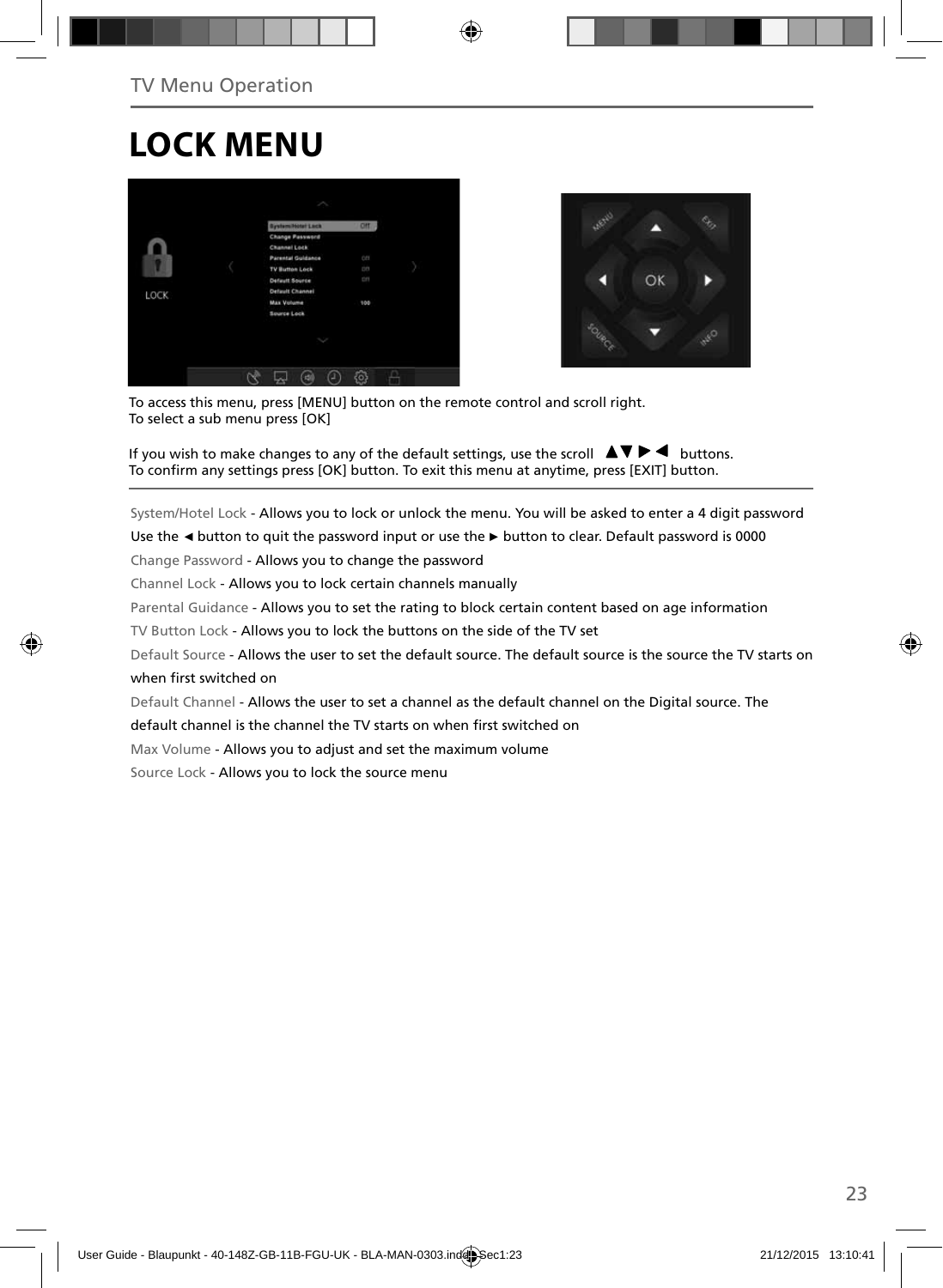## **NETWORK CONFIGURATION**

For the network configuration to work the TV will need to be connected to your home network via an Ethernet cable, with these requirements in place the TV will connect to the network automatically.

If you are looking to change the configuration to a static IP address this can be done by following the instructions below.

|       |                                                                                                                                                                                                | ∠ | Network              | 3 | <b>Wired Network</b> |
|-------|------------------------------------------------------------------------------------------------------------------------------------------------------------------------------------------------|---|----------------------|---|----------------------|
|       |                                                                                                                                                                                                |   | <b>Wired Network</b> |   | Configuration        |
|       | <b>COLOR</b><br><b><i><u>Andre Component</u></i></b><br><b>Security</b>                                                                                                                        |   |                      |   | <b>MAC Address</b>   |
|       | <b>Letteria</b> Language<br><b>Heating Program</b><br>×<br><b>But formed</b><br>m.<br>mar.<br><b>Several Listapolism</b>                                                                       |   |                      |   | <b>Wired PPPOE</b>   |
| SETUP | ling Strainwaren<br>ł<br>$\frac{1}{2} \left( \frac{1}{2} \right) \left( \frac{1}{2} \right) \left( \frac{1}{2} \right) \left( \frac{1}{2} \right)$<br><b>Senat Die</b><br>Sollared Learn (218) |   |                      |   | Proxy                |
|       |                                                                                                                                                                                                |   |                      |   |                      |
|       | 0000                                                                                                                                                                                           |   |                      |   |                      |
|       |                                                                                                                                                                                                |   | Menu                 |   | "Menu                |

1) In the Setup Menu you will need to highlight and select Network Configuration.

- 2) When the Network menu appears highlight and select Wired Network.
- 3) Next the Wired Network menu will appear please highlight and select Configuration.



4) The Network Configuration menu allows you to choose between DHCP and Static.

DHCP - will automatically connect the TV to your home network (this is the default setting and is highly recommended)

Static - is an advanced option and allows you to manually change the IP, Netmask, Gateway and DNS information.

5) If the static option is chosen you will able to scroll down and manually change the IP, Netmask, Gateway and DNS information.

6) When the connection process is completed with either DHCP or Static option the Success screen will appear.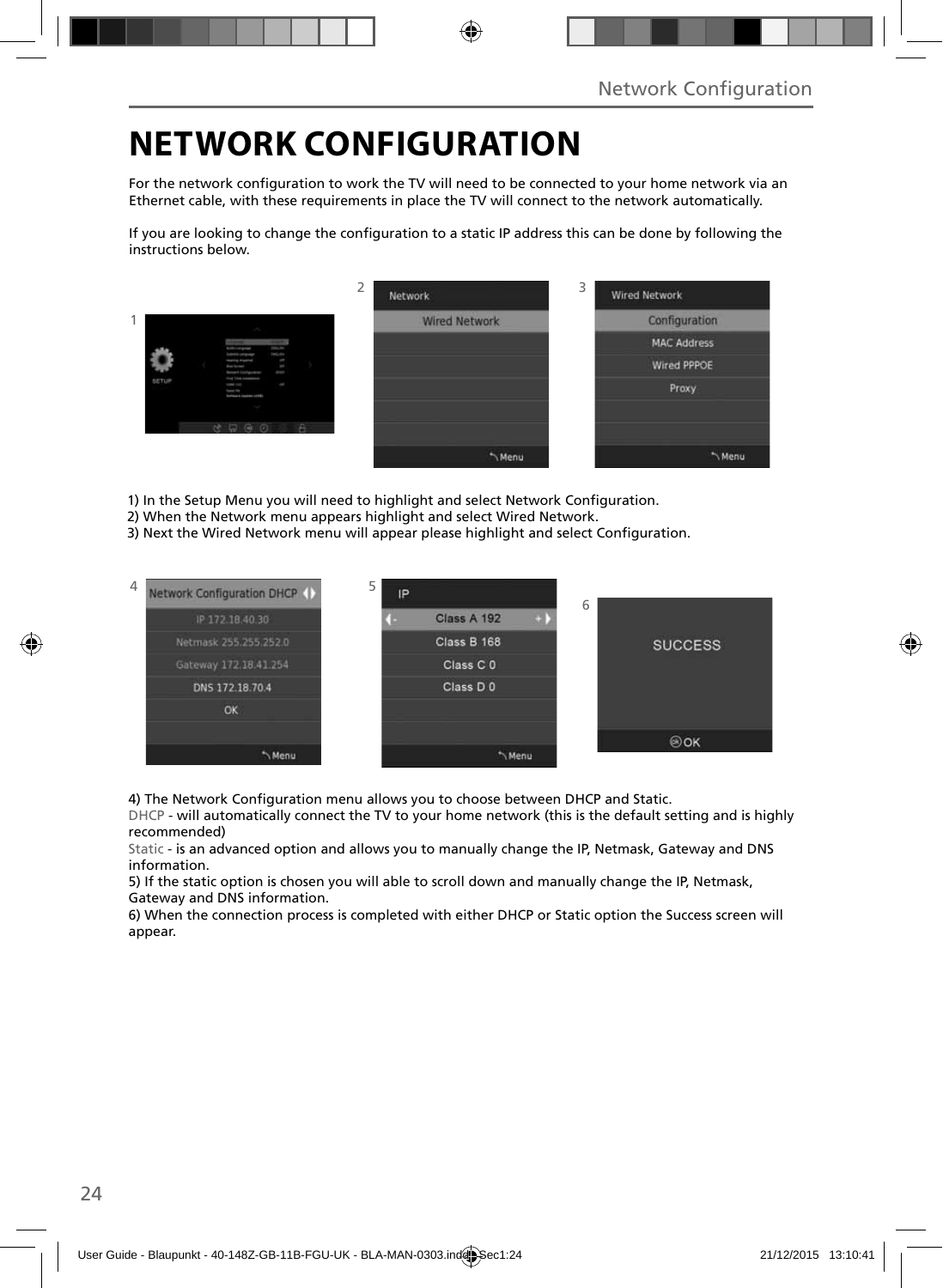## **7 DAY TV GUIDE**

TV Guide is available in Freeview TV mode. It provides information about forthcoming programmes (where supported by the Freeview channel). You can view the start and end time of all programmes and on all channels for the next 7 days and set reminders.

| 13 Iul. 2014<br>08:00 - 09:30 (1Hour30Min)                |                 | Entertainment                                  |              |
|-----------------------------------------------------------|-----------------|------------------------------------------------|--------------|
| A selection of 20 of the best love songs by male artists. |                 |                                                |              |
| 13 Jul. 2014<br>08:19                                     |                 |                                                | 13 Jul. 2014 |
| 18 The HITS                                               | $08:00 - 09:30$ | 20 Love Songs From Him                         | <b>Now</b>   |
| UKTV Britideas<br>19                                      | $09:30 - 11:15$ | The Hitlist: On Demand                         | Next         |
| 20 ftn                                                    | $11:15 - 12:00$ | Hits Chart - Today's Most Selected             |              |
| TMF<br>21                                                 | $12:00 - 13:30$ | Scary Marys: 87-07                             |              |
| Ideal World<br>22                                         | $13:30 - 14:30$ | Freaky Friday the 13th!                        |              |
| Film4<br>29                                               | $14:30 - 16:00$ | Top 20 Freaks of Pop                           |              |
| $31$ ITV2 +1                                              | $16:00 - 20:00$ | Good Charlotte's 100 Greatest Dum              |              |
| 710 BBC World Sv.                                         | $20:00 - 00:00$ | Good Charlotte's 100 Greatest Dum              |              |
| Pre. Day Next Day <b>1 Remind</b>                         | Freeview        | $\mathcal{C} \rightarrow$<br>MOVE<br>Info Info | Exit EXII    |

1) Press [TV GUIDE]. The following 7 Day TV Guide will appear..

2) Navigate through the menu using  $\blacktriangle \blacktriangledown \blacktriangleright \blacktriangleleft$ .

You can now:

View a previous day by pressing GREEN View the next day by pressing YELLOW Set a reminder by pressing BLUE

3) Press [EXIT] to exit the 7 day TV Guide

### Channel List

To view the channel list, please ensure that the TV is set to either the analogue or digital source and no menus or TV notifications are displayed.

| <b>Channel List</b>           |                    |
|-------------------------------|--------------------|
| 1 BBC ONE                     | <b>LODGE</b>       |
| 2 BBC TWO                     | <b>LOTS</b>        |
| 3 ITV                         | <b>LOTAL</b>       |
| 4 Channel 4                   | 10N                |
| 5 Channel 5                   | <b>Hanks</b>       |
| 6 ITV2                        | <b>ISTAN</b>       |
| <b>7 BBC THREE</b>            | <b>CENT</b>        |
| 9 BBC FOUR                    | ⊶                  |
| <b>10 ITV3</b>                | m                  |
| 11 PICK                       | m                  |
| <b>HD</b> SD <b>Radio</b> All | O.<br>Move<br>Exit |

1) Press [OK] on the remote control and the channel list menu will appear.

2) Scroll through the channel list by using  $\blacktriangle \blacktriangledown$  buttons then press [OK] to view the channel that is currently highlighted.

You can also:

View Freeview HD channels by pressing RED View standard definition Freeview channels by pressing GREEN View radio channels by pressing YELLOW View all channels by pressing BLUE

3) Press [EXIT] to exit the channel list.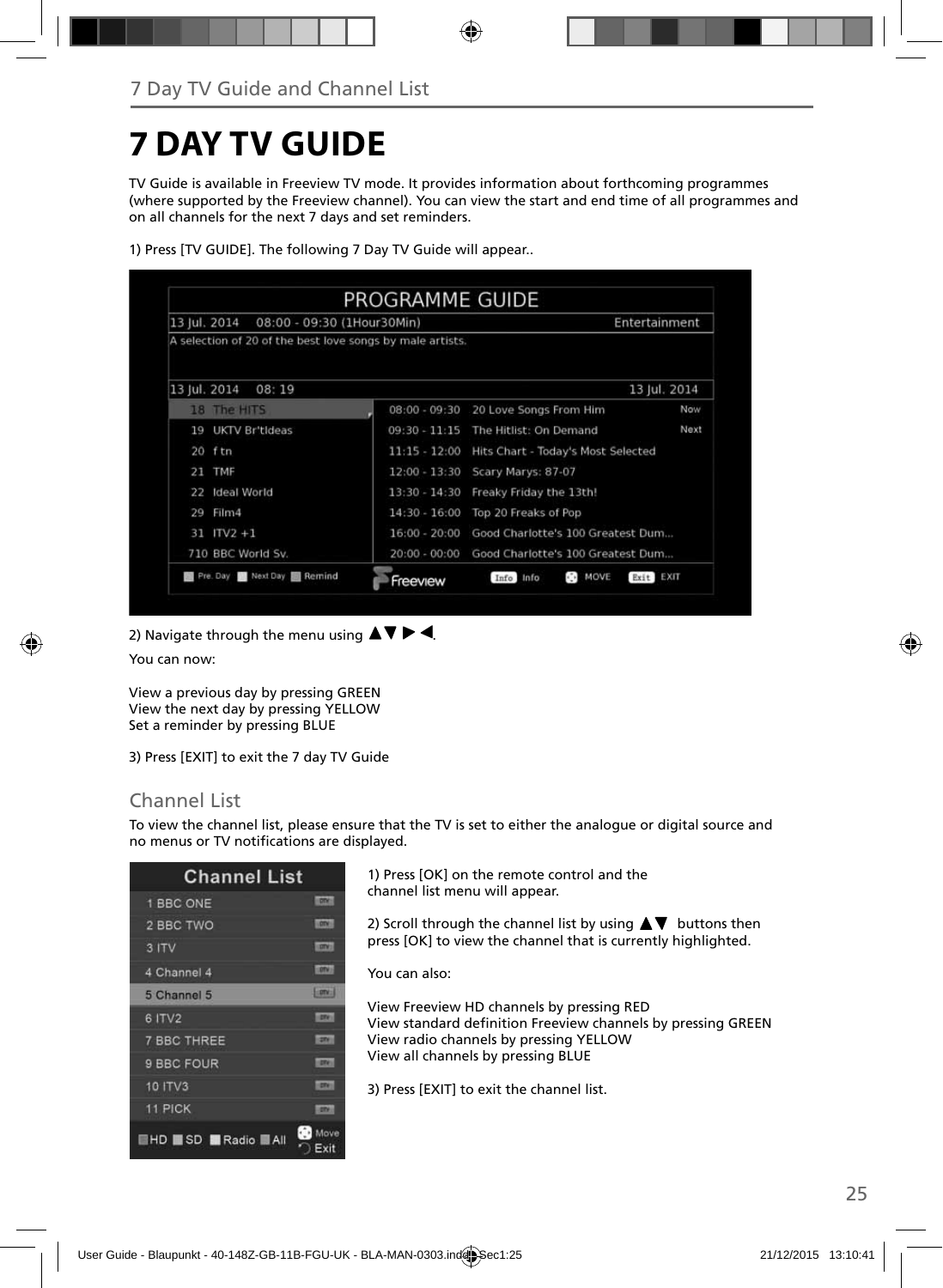## **USB MODE/MEDIA PLAYER**

USB mode offers playback of various different types of content that you have saved on your USB Memory Stick.

On switching to USB source the below menu screen will appear. The content will be divided into Photo, Music, Movie and Text based on file type.



1) You can navigate through the menus using the scroll  $\blacktriangle \blacktriangledown \blacktriangleright \blacktriangleleft$  buttons. To confirm the item you wish to play/view press [OK] button.



2) Select the drive you require. (If your drive only has 1 partition you will only see 1 item).



3) You can now access the item. Press OK to view. 4) While viewing, you can control the item by



using the remote control buttons (below) or by pressing ( i ) and using  $\triangle \blacktriangledown \blacktriangleright \blacktriangleleft$  and (OK)



Tip: If you experience a playback issue, please ensure the files being used are the correct format (example - the picture plays but no sound) See technical specification page for compatible file types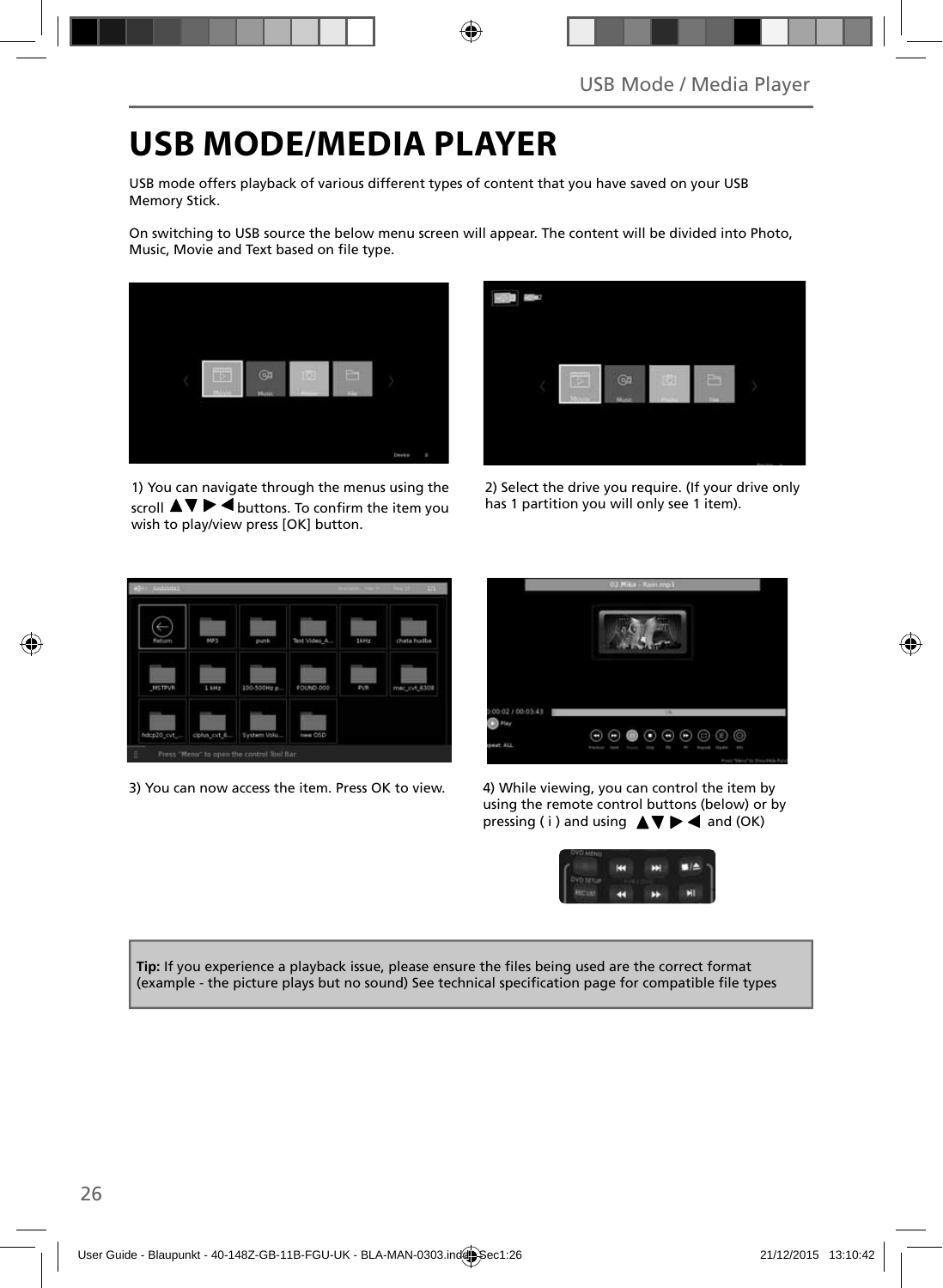## **USING YOUR TV WITH A SKY DIGITAL SET TOP BOX**

#### **Option 1) Connecting your TV to your Sky box (when both the TV and Sky Box are located in the same room)**

Depending on your Sky Box & TV model, connect either by SCART or HDMI cables (available separately) .

If connecting by SCART, select the 'Input source' on the TV as SCART. If your TV does not have SCART, please refer to 'Connections' pages in this user guide for alternative ways to connect.

If connecting by HDMI, select the 'Input source' on the TV as HDMI (if the TV has more than 1 HDMI port, ensure you select the input source to match the HDMI numbered port on the rear of the TV).

If you wish to use your Sky remote to operate the TV's functions, you will need a Sky remote control (Revision 9 or later) and you will need to program a 4 digit code into it. See bottom of this page.

#### **Option 2) Connecting your TV to your Sky box (when your Sky box is located in a different room to the TV)**

Please note, if you are adding a 'Magic Eye/TV Link' to your system so that you can use your Sky remote control to change the Sky channel in the room where the 2nd TV is located, please refer to the instructions included with the TV link/magic eye in order to ensure the RF or RF2 output on your Sky box is powered on. (The red LED light on the TV link/magic eye will light up if the RF / RF2 output is correctly set



up) If you do not have the instructions that came with the TV link/magic eye, instructions on how to do it can be found on our web site.

1) To tune the TV to the Sky box, on the 2nd TV, select the 'Analogue' input source.

2) Select the channel that you wish to store the Sky box/channel on. (If you do not use channels 1-5 because you no longer have analogue terrestrial channels after digital switchover, you may choose to select channel 1 to store the Sky box/channel, if you still have and use analogue channels 1-5, you may for example decide that channel 6 is the best option for you)

3) Press the corresponding number on the remote control to select the desired analogue channel chosen as per point 2 above.

4) On the TV remote control, press Menu. Now navigate through the menus to select Manual Tuning or Analogue Manual tuning (refer to the Tuning/Channel menu section of this user guide if necessary)

5) Manually tune in the channel (usually, the Sky box is at a frequency between 800Mhz and 850Mhz) once the Sky box/channel is found, press 'OK' to store it.

If you wish to use your Sky remote to operate the TV's functions, you will need a Sky remote control (Revision 9 or later) and you will need to programme a 4 digit code into it. See below.

**Using a Sky remote or a universal remote to operate your TV** 

**Sky remote control** - If you wish to use your Sky remote to operate the basic functions of your TV, you need to program a 4 digit code into it. Please note - you will need a Sky Revision 9 remote control (or later). **The code required for this television is 2134.** If you wish to upgrade/replace your existing Sky remote control to the latest version, you can do so on our website.

**Universal remote control** - If you wish to use a Universal remote control to operate your TV, please refer to the website for a full list of codes. (Please note we only have codes for One for All branded remote controls, if you have an alternative brand of Universal remote, please refer to the manufacturer for the code.)

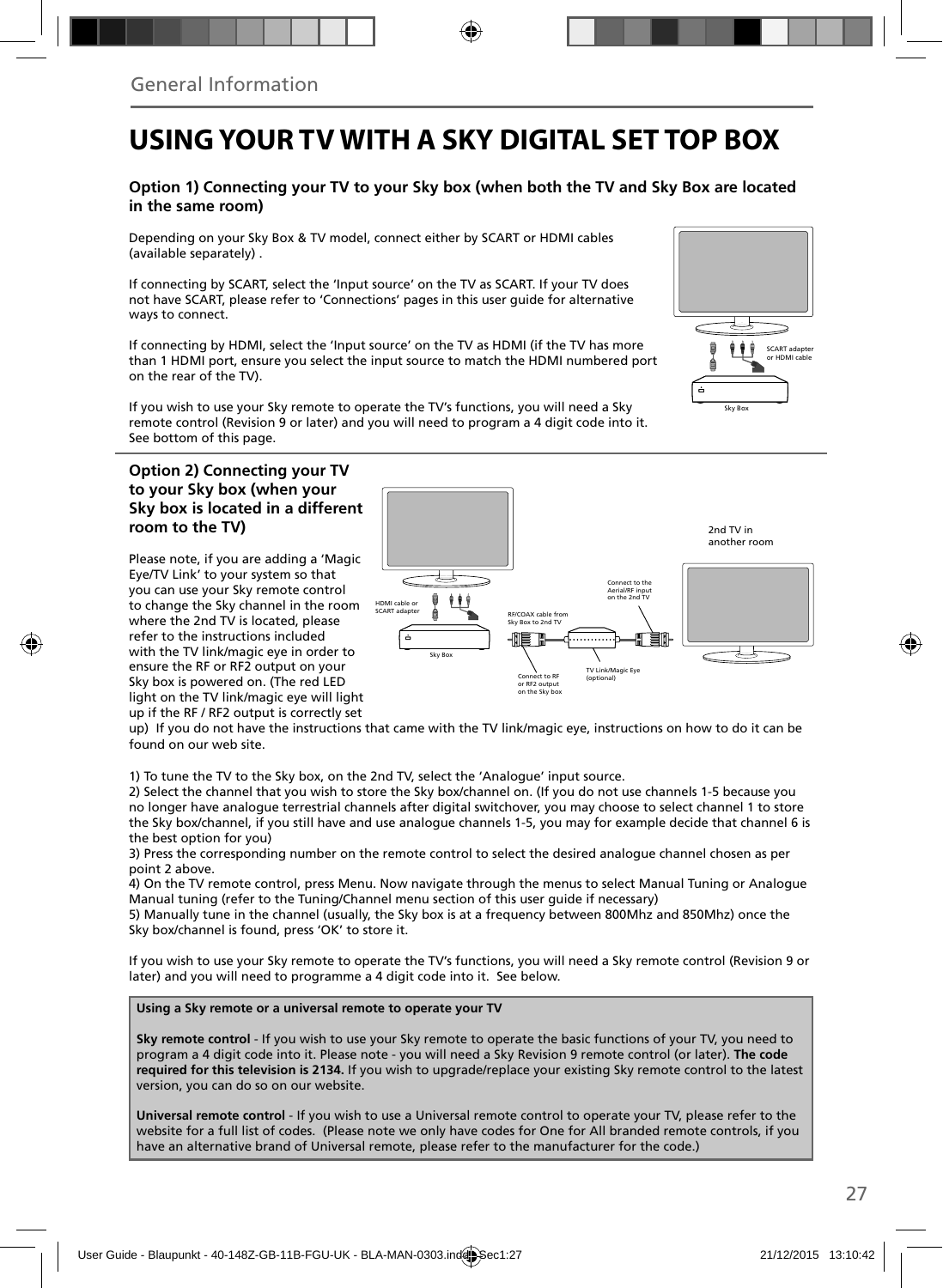## **FREQUENTLY ASKED QUESTIONS**

| General<br>(For TV models with<br>digital optical audio<br>output) | I would like to have louder<br>sound by connecting additional<br>speakers. For TV models with<br>digital optical audio output.        | 1) Use the 3.5mm headphone output and a 3.5mm to phono cable (available separately) to<br>connect to an amplifier/surround sound system. Please note this will deactivate the TV's built<br>in speakers.<br>2) Connect a digital optical audio cable from the TV's digital optical audio output to your<br>amplifier/surround systems digital optical audio input.                                                                                                                                                                                                                                                                  |
|--------------------------------------------------------------------|---------------------------------------------------------------------------------------------------------------------------------------|-------------------------------------------------------------------------------------------------------------------------------------------------------------------------------------------------------------------------------------------------------------------------------------------------------------------------------------------------------------------------------------------------------------------------------------------------------------------------------------------------------------------------------------------------------------------------------------------------------------------------------------|
| General                                                            | Why are some options in the<br>menu unavailable and greyed<br>out.                                                                    | Some options are only available in certain sources, i.e. HDMI. They are<br>unavailable in the other sources where they have no affect.                                                                                                                                                                                                                                                                                                                                                                                                                                                                                              |
| General                                                            | Can I stop my TV automatically<br>turning off after 4hrs?                                                                             | Yes, in the 'Time' menu settings, scroll down to Auto standby and select OFF.                                                                                                                                                                                                                                                                                                                                                                                                                                                                                                                                                       |
| TV                                                                 | I have tuned in Digital TV but I<br>am not receiving any or all of the<br>channels and/or the channels I<br>receive are breaking up.  | 1) Check you are in an area that can receive Freeview/Saorview, visit www.freeview.co.uk or<br>www.saorview.ie<br>2) Check you are using an aerial that is able to receive a good digital signal. In most cases,<br>you will need an outdoor digital hi-gain/wideband aerial. In areas that have excellent<br>digital coverage, you may be able to use a loft type aerial but it is highly likely that you will<br>also need to connect a booster between the back of the TV and the TV aerial wall socket.<br>Unfortunately, to receive a good enough digital signal, it is not possible to use a portable/<br>indoor type aerial. |
| <b>TV</b>                                                          | I have re-tuned my television<br>but when I switch it off it is not<br>storing the channels.                                          | If the TV does not save the channels when you power it off, it's likely the channel database<br>has become corrupt.<br>1) Turn off the TV.<br>2) Remove the RF/Aerial cable from the rear of the TV and then turn the TV back on again.<br>3) Using the remote control, press Menu followed by 8-8-8-8 to enter the initial setup/first<br>time installation menu.<br>4) Press OK (let the TV run the full tuning process).<br>5) Once completed, turn off the TV, reconnect the RF/Aerial cable then turn the TV back<br>on again.<br>6) Repeat steps 3 & 4.                                                                       |
| <b>VCR/DVD</b><br>Recorder                                         | I have connected the TV to my<br>VCR or DVD Recorder via SCART<br>but it is not recording.                                            | In addition to connecting via SCART, you should connect the aerial cable from the wall<br>socket to your VCR/DVD Recorder and another aerial cable from the VCR/DVD Recorder to<br>the TV.                                                                                                                                                                                                                                                                                                                                                                                                                                          |
| Game Consoles                                                      | I have connected my<br>Playstation/Xbox to the TV via<br>HDMI, but I am not receiving<br>any pictures or sound on my<br>Television.   | 1) Ensure the TVs' source is set to HDMI.<br>2) Check your settings on your Playstation/Xbox are as per the Playstation/Xbox<br>instruction manual.                                                                                                                                                                                                                                                                                                                                                                                                                                                                                 |
| <b>Game Consoles</b>                                               | I have connected my<br>Playstation/Xbox to the TV via<br>Component cables (red, green<br>& blue) but I am not receiving<br>any sound. | Component cables only provide HD pictures. For the sound you will need to connect the red<br>& white audio cables on the Playstation/Xbox to the red & white phono inputs (or mini AV<br>input where fitted) on the rear of the TV. Please refer to the 'Connections' pages.                                                                                                                                                                                                                                                                                                                                                        |
| System Lock                                                        | I have changed the password<br>on the television and now<br>forgotten it.                                                             | There is a master password of 4711, to gain access to the TV menu and reset the<br>normal password.                                                                                                                                                                                                                                                                                                                                                                                                                                                                                                                                 |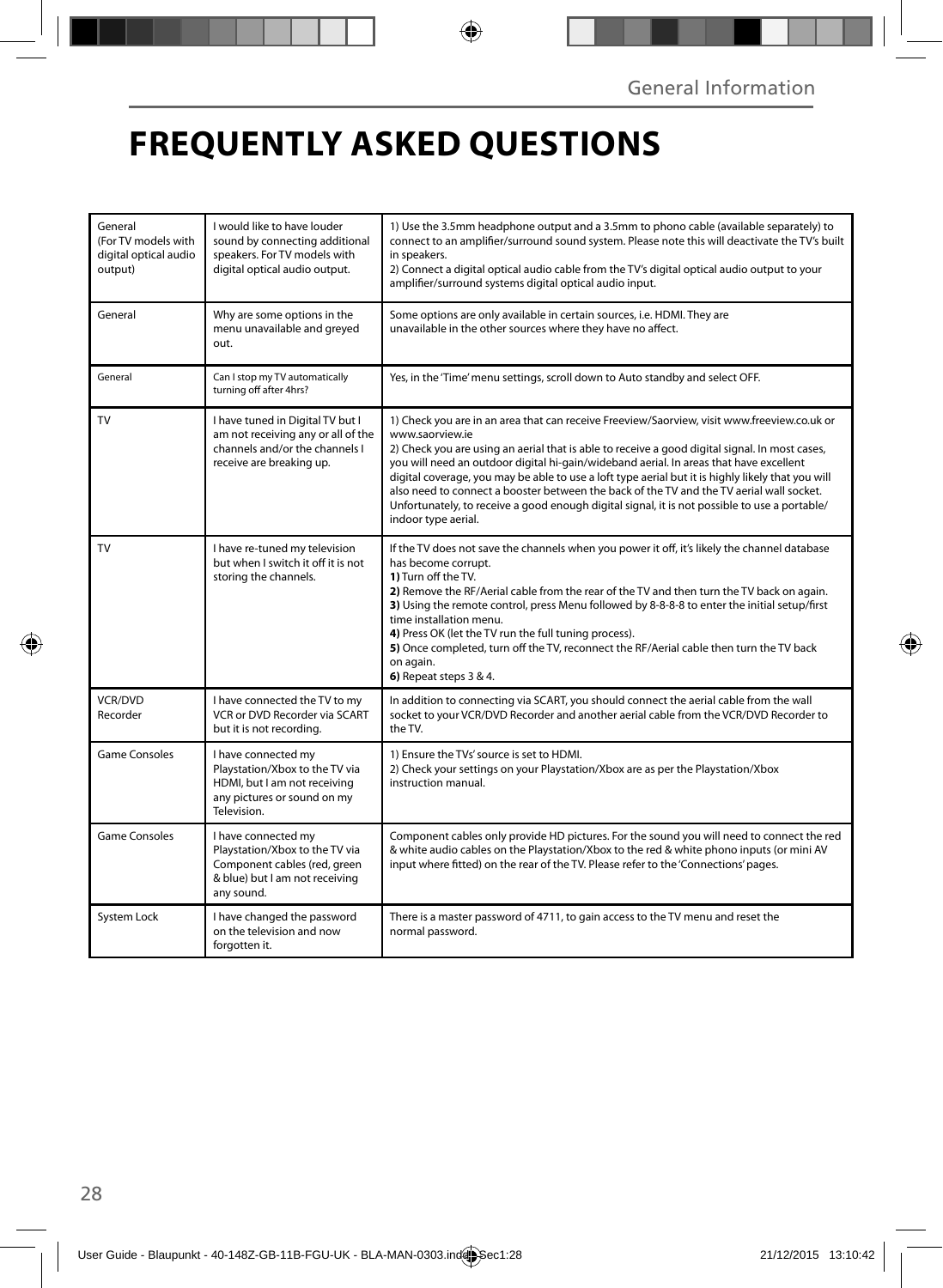## **FREQUENTLY ASKED QUESTIONS**

| USB Mode    | I have inserted a USB Memory<br>Key, but the TV does not<br>recognise it. | Ensure the USB Memory Key is formatted to type FAT32.                                                                                                                                                                                                                                                                                                                                                |
|-------------|---------------------------------------------------------------------------|------------------------------------------------------------------------------------------------------------------------------------------------------------------------------------------------------------------------------------------------------------------------------------------------------------------------------------------------------------------------------------------------------|
| USB Mode    | Using a USB portable hard drive<br>larger than 32GB.                      | If you wish to use a portable hard drive larger than 32GB, please note that it must be<br>formatted to the FAT32 file system in order to operate on this TV. Windows XP/Vista<br>computers are only capable of formatting up to 32GB, therefore, you will need a software<br>programme/utility to format larger hard drives.<br>Please refer to the website, www.umc-uk.co.uk, for more information. |
| Freeview HD | <b>Lcannot access all Freeview</b><br>channels.                           | Some data channels for Freeview can only be obtained when the TV's ethernet port is<br>connected to your router.                                                                                                                                                                                                                                                                                     |
| Freeview HD | I cannot find the Freeview HD<br>channels.                                | Freeview HD channels found during tuning will be placed in channel positions above 100.<br>For example, 101 (BBC1 HD), 102 (BBC2 HD) etc.                                                                                                                                                                                                                                                            |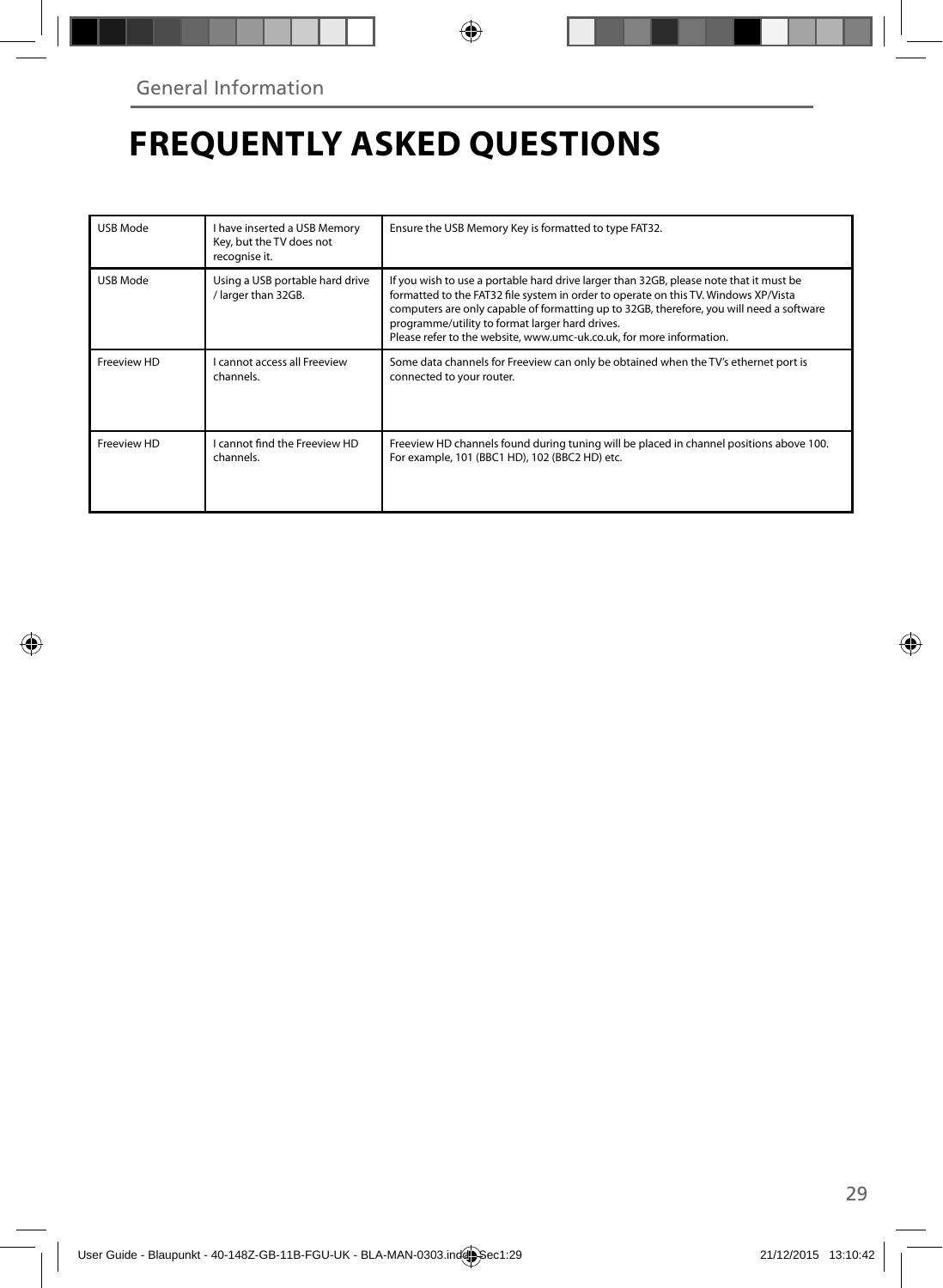# **TECHNICAL SPECIFICATION**

### **Product fiche**

| <b>Trademark</b>                                                                                     | <b>Blaupunkt</b>    |  |  |
|------------------------------------------------------------------------------------------------------|---------------------|--|--|
| <b>Model ID</b>                                                                                      | 40/148Z-GB-11B-FGU  |  |  |
| Energy effiency class                                                                                | $A+$                |  |  |
| Visible screen size (diagonal)                                                                       | 102 cm / 40 inches  |  |  |
| On mode power consumption                                                                            | 48.0W               |  |  |
| Annual energy consumption *1                                                                         | 70 kWh              |  |  |
| Standby power consumption *2                                                                         | < 0.50 W            |  |  |
| Off mode power consumption                                                                           | 0 <sub>W</sub>      |  |  |
| Screen resolution                                                                                    | 1920 (H) x 1080 (V) |  |  |
| t. Energy consumption XYZ kWh per year, based on the power consumption of the television operating * |                     |  |  |

\*1: Energy consumption XYZ kWh per year, based on the power consumption of the television operating 4 hours per day for 365 days. The actual energy consumption will depend on how the television is used. \*2: When the TV is turned off with the remote control/standby button and no function is active.

### **Additional Technical Information**

| <b>RF</b>                       | 75 ohm Antenna / Analog / DVB                                                                                                                                                                         |
|---------------------------------|-------------------------------------------------------------------------------------------------------------------------------------------------------------------------------------------------------|
| Inputs                          | 3 x HDMI, 2 x USB, 1 x SCART, 1 x VGA/PC,<br>1 x Mini Component/YPbPr,<br>1 x Mini Composite/Video & L/R Audio shared for Composite/<br>Video & Component/YPbPr,<br>1 x 3.5mm jack for PC audio input |
| Sound Outputs                   | 1 x Digital Optical Audio output, 1 x 3.5mm Headphone                                                                                                                                                 |
| Speaker / Amplifier Watts (RMS) | $2 \times 10 / 2 \times 8$                                                                                                                                                                            |
| Voltage and power consumption   | 110-240V 50 / 60Hz<br>48/75/90W<br>(ecomode/standard/max)                                                                                                                                             |
| Dimensions including stand (mm) | 929 W x 600 H x 200 D                                                                                                                                                                                 |
| Net weight (Kgs)                | 8.1                                                                                                                                                                                                   |
| <b>Wall Mounting</b>            | VESA 200 x 200 (mm)                                                                                                                                                                                   |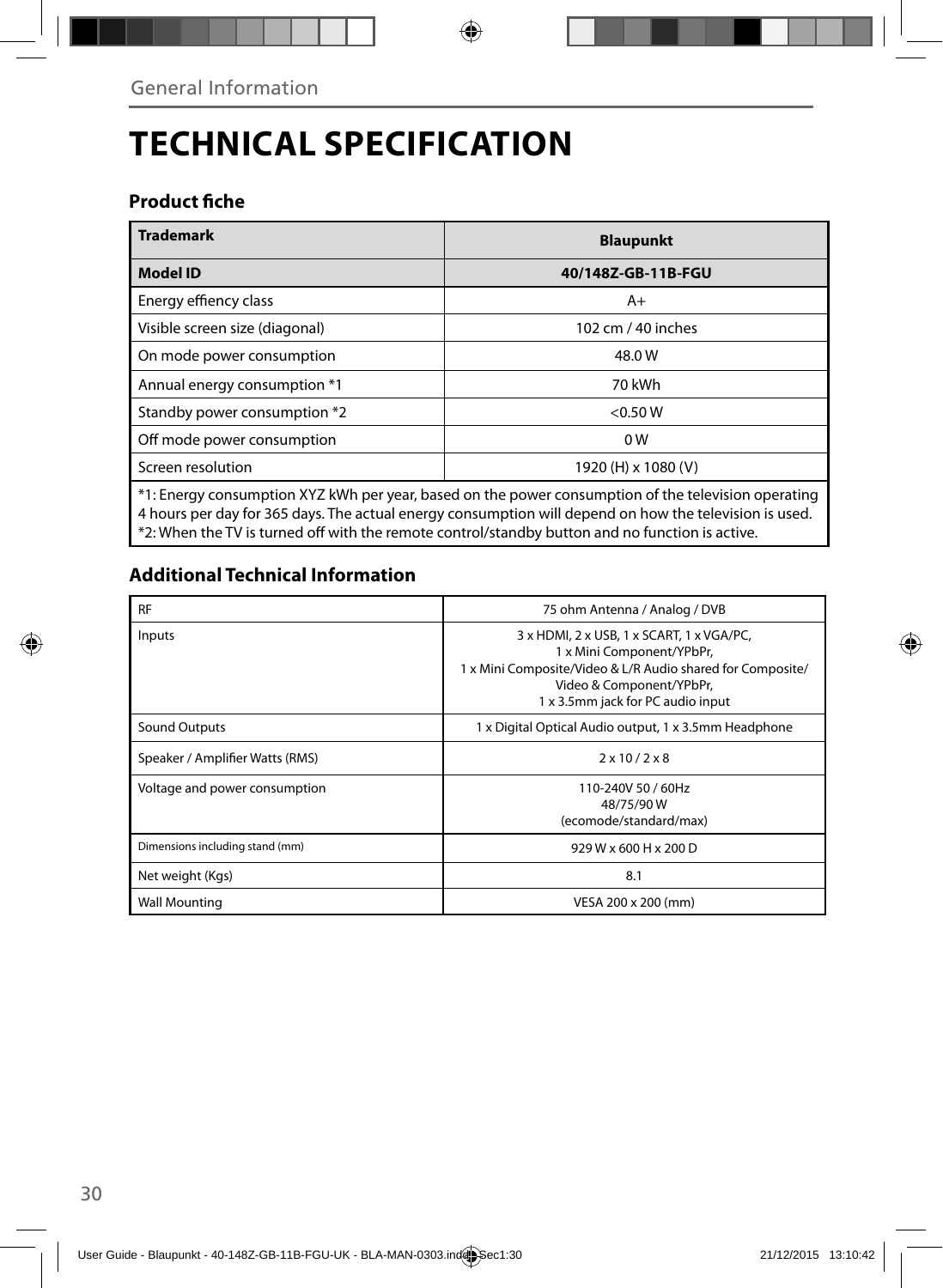# **TECHNICAL SPECIFICATION**

### **Compatible files in USB Mode**

|        |                        | Video Decoder                    |                                   |                                                              |  |
|--------|------------------------|----------------------------------|-----------------------------------|--------------------------------------------------------------|--|
| Media  | File Ext.              | Video                            | Audio                             | Remark                                                       |  |
|        | .mpg/.mpeg<br>/ . dat  | MPEG-1, MPEG-2                   |                                   |                                                              |  |
|        | .ts/.trp/.tp/.<br>m2ts | MPEG-2, H.264, VC1, AVS          |                                   | Max Solution:<br>1920×1080<br>Max Data Rate:<br>40 Mbps      |  |
|        | .vob                   | MPEG-2                           |                                   |                                                              |  |
|        | . $mp4$                | MPEG-4, Xvid, H.264              |                                   |                                                              |  |
|        | .rm/.rmvb              | Rm codec                         |                                   |                                                              |  |
| Movie  | .mkv                   | MPEG-1, MPEG-2, MPEG-4,<br>H.264 | MP3, WMA,<br>AAC, LPCM,           |                                                              |  |
|        | .avi                   | MPEG-2, MPEG-4,<br>Xvid, H.264   |                                   |                                                              |  |
|        | Motion JPEG            | <b>JPEG</b>                      |                                   | Max Solution:<br>$640\times480$<br>Max Data Rate:<br>10 Mbps |  |
|        | .asf,wmv               | VC <sub>1</sub>                  |                                   |                                                              |  |
|        | .flv/.swf              | H.264, AVC, Sorenson<br>H.263    |                                   | Max Solution:<br>1920×1080<br>Max Data Rate:<br>40 Mbps      |  |
|        | .mp3                   |                                  | MPEG1/2 (Layer1<br>Layer2 Layer3) | Sample<br>Rate: 16KHz~48KHz<br>BitRate:<br>32K~448Kbps       |  |
| Music. | .wma/.asf              |                                  | <b>WMA</b>                        | BitRate:<br>128Kbps~320Kbps<br>:8KHz-48KHz<br>Sampling rate  |  |
|        |                        |                                  | WMA pro                           | BitRate:<br><768Kbps<br>Sampling rate<br>$: -96KHz$          |  |
|        | .ogg                   | $\overline{a}$                   | OGG                               | Sample Rate:<br>$-48KHz$                                     |  |
|        | maa/aac                |                                  | AAC HFAAC                         | 8K~48KHz<br>Sample Rate:<br><b>Bit Rate:</b><br>24K~384Kbps  |  |
|        |                        | Progressive JPEG                 |                                   | $1024 \times 768$<br>Max Resolution:                         |  |
| Photo  | .jpg/<br>.jpeg         | <b>Baseline JPEG</b>             |                                   | Max Resolution:                                              |  |
|        |                        |                                  |                                   | $1920\times8\times1088\times8$                               |  |
|        | .bmp                   | <b>BMP</b>                       |                                   | Max Resolution:<br>9600×6400                                 |  |
|        | .png                   | Non-Interlaced                   |                                   | Max Resolution:<br>9600×6400                                 |  |
|        |                        | Interlaced                       |                                   | Max Resolution:<br>1200×800                                  |  |